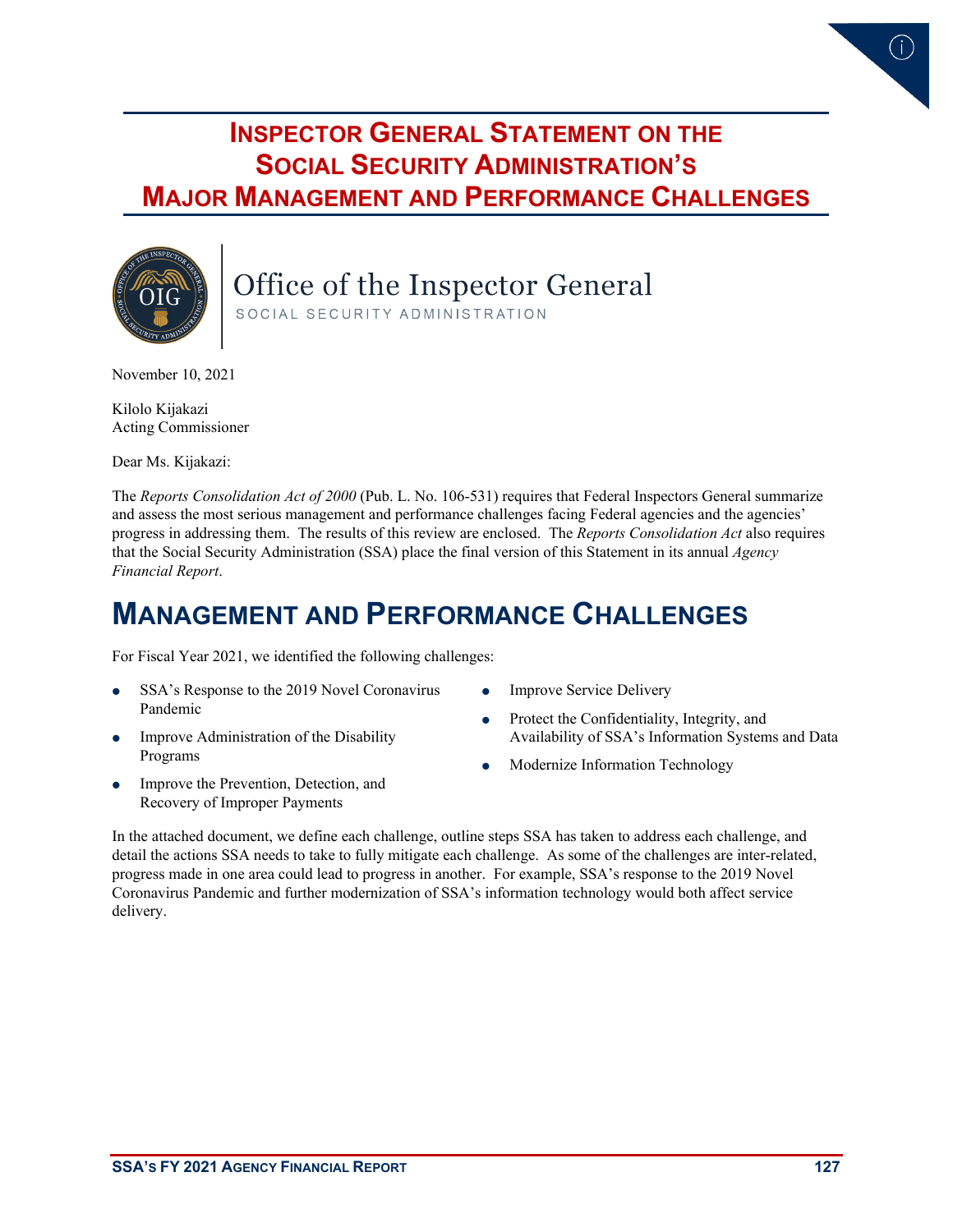The Office of Audit will continue focusing on these issues in Fiscal Year 2022 and assessing the environment in which SSA operates. I look forward to working with you to continue improving SSA's ability to address these challenges and meet its mission efficiently and effectively.

Sincerely,

Hail S. Ennis

Gail S. Ennis Inspector General

Enclosure

 $\bigcirc$ 

**128 SSA'S FY 2021 AGENCY FINANCIAL REPORT**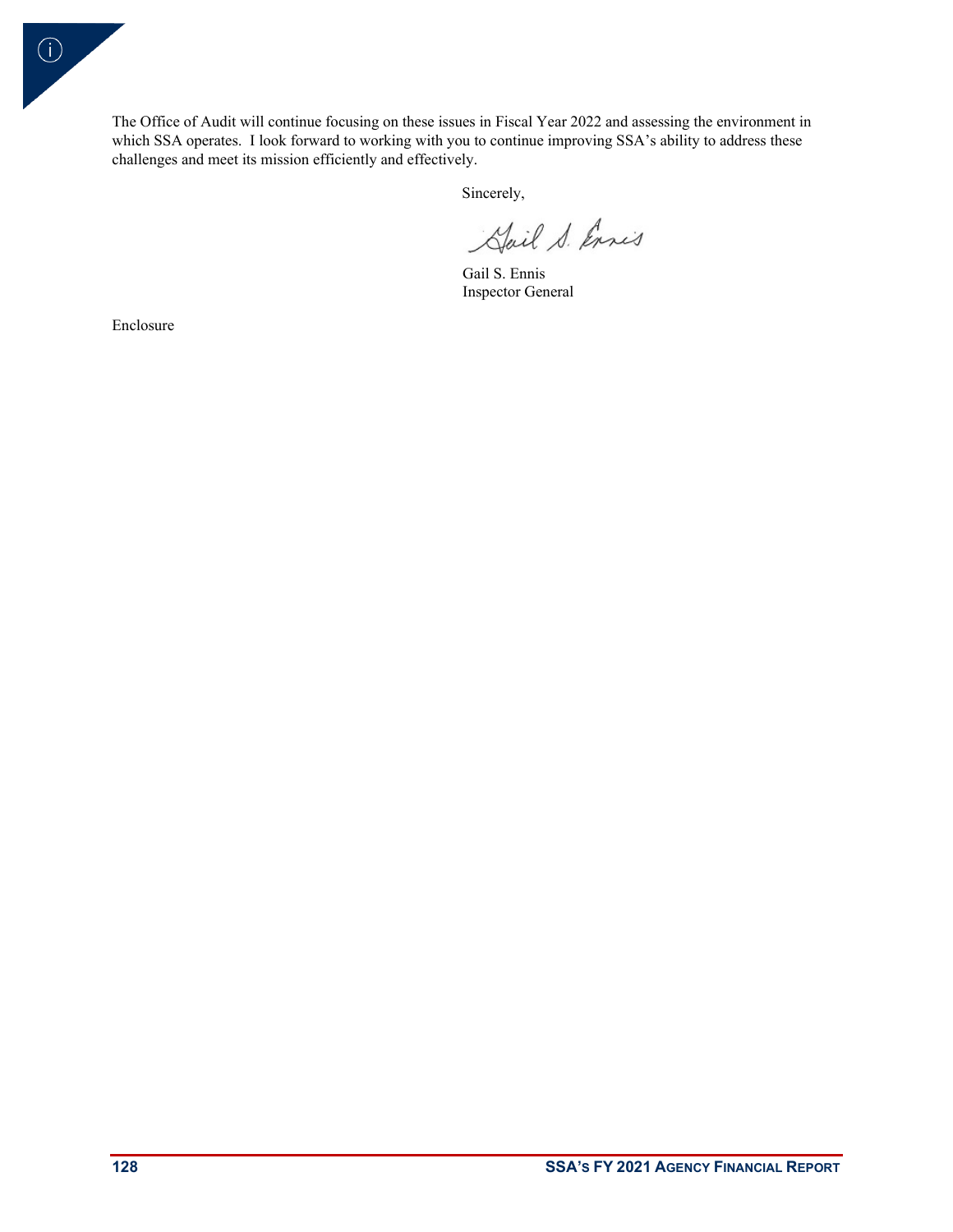

# *Fiscal Year 2021 Inspector General's Statement on the Social Security Administration's Major Management and Performance Challenges*



*November 2021*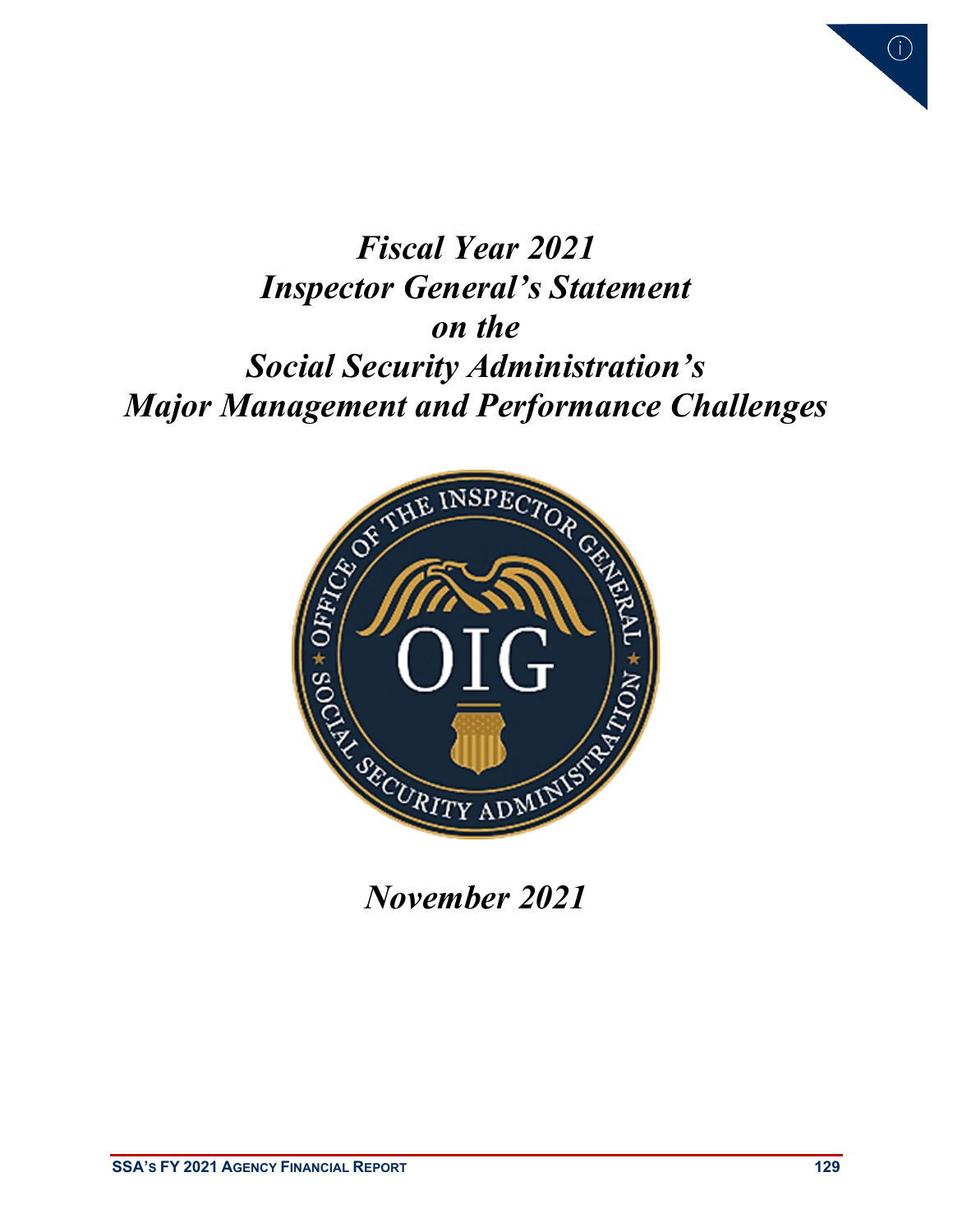# **THE SOCIAL SECURITY ADMINISTRATION'S RESPONSE TO THE 2019 NOVEL CORONAVIRUS PANDEMIC**

**SSA continues to provide its customers with limited service in its field offices as most employees telework, a major challenge for an agency that, before the pandemic, served over 40 million customers a year in its field offices.**

# **WHY IS THIS A CHALLENGE?**

The 2019 Novel Coronavirus (COVID-19) changed the Social Security Administration's (SSA) operations and the way it serves its customers. To mitigate the impact COVID-19 had on the public, Congress and the Office of Management and Budget passed several regulations, including mandates for SSA. In addition, SSA maximized telework and limited in-person services to ensure the health and safety of employees and visitors entering its facilities.

#### **OPERATIONS**

SSA limited its in-person field office operations to appointments for certain critical-need situations and began serving most of its customers through its online services and national 800-number. SSA had to ensure the vast majority of its approximately 28,000 field office employees had the resources needed to telework and respond to the increased use of non-in-person services.

With the increase in electronic services, SSA has primarily relied on its customers to submit supporting paperwork by mail. In Fiscal Year (FY) 2021, ou[r audit work](https://oig.ssa.gov/audit-reports/2021-07-29-audits-and-investigations-audit-reports-interim-report-social-security-administrations-processing/) noted exponential increases in the amounts of incoming and outgoing mail to field offices as well as concerns with the oversight and internal controls over mail processing. We determined SSA had no performance metrics or management information on the volume of incoming, outgoing, or pending mail. Consequently, the Agency did not have sufficient information to enable it to adjust staffing levels to ensure mail was processed timely. SSA also lacks comprehensive policies and procedures to track and return original documents— including driver's licenses, birth certificates, passports, and naturalization documents—that customers provide as proof of eligibility for benefits or a Social Security number (SSN) card.

Regarding disability work, SSA assisted State disability determination services (DDS) in shifting their staffs to telework so they could continue making disability determinations. Before the pandemic, the majority of DDS staffs were not equipped with laptops. While SSA assisted the DDSs in mobilizing their staffs to work remotely, not all DDS employees were able to telework. The reduced staffing meant DDSs were processing fewer cases than they would have had they been staffed at pre-pandemic levels. Accordingly, SSA had over 160,000 more initial disability claims pending at the end of FY 2020 than it did at the beginning of the FY. As of the end of FY 2021, there were 739,745 initial disability claims pending.

### **COVID-19-RELATED MANDATES**

On December 27, 2020, the President signed the *Consolidated Appropriations Act of 2021* (Pub. L. No. 116-260), which provided SSA \$38 million to assist in carrying out the second round of economic recovery rebates. On January 20, 2021, the President signed Executive Order 13991, *Protecting the Federal Workforce and Requiring Mask-Wearing*. This Order required that Federal agencies immediately take action to comply with the Centers for Disease Control and Prevention guidelines with respect to wearing masks, maintaining physical distance, and other health measures for all persons in Federal buildings.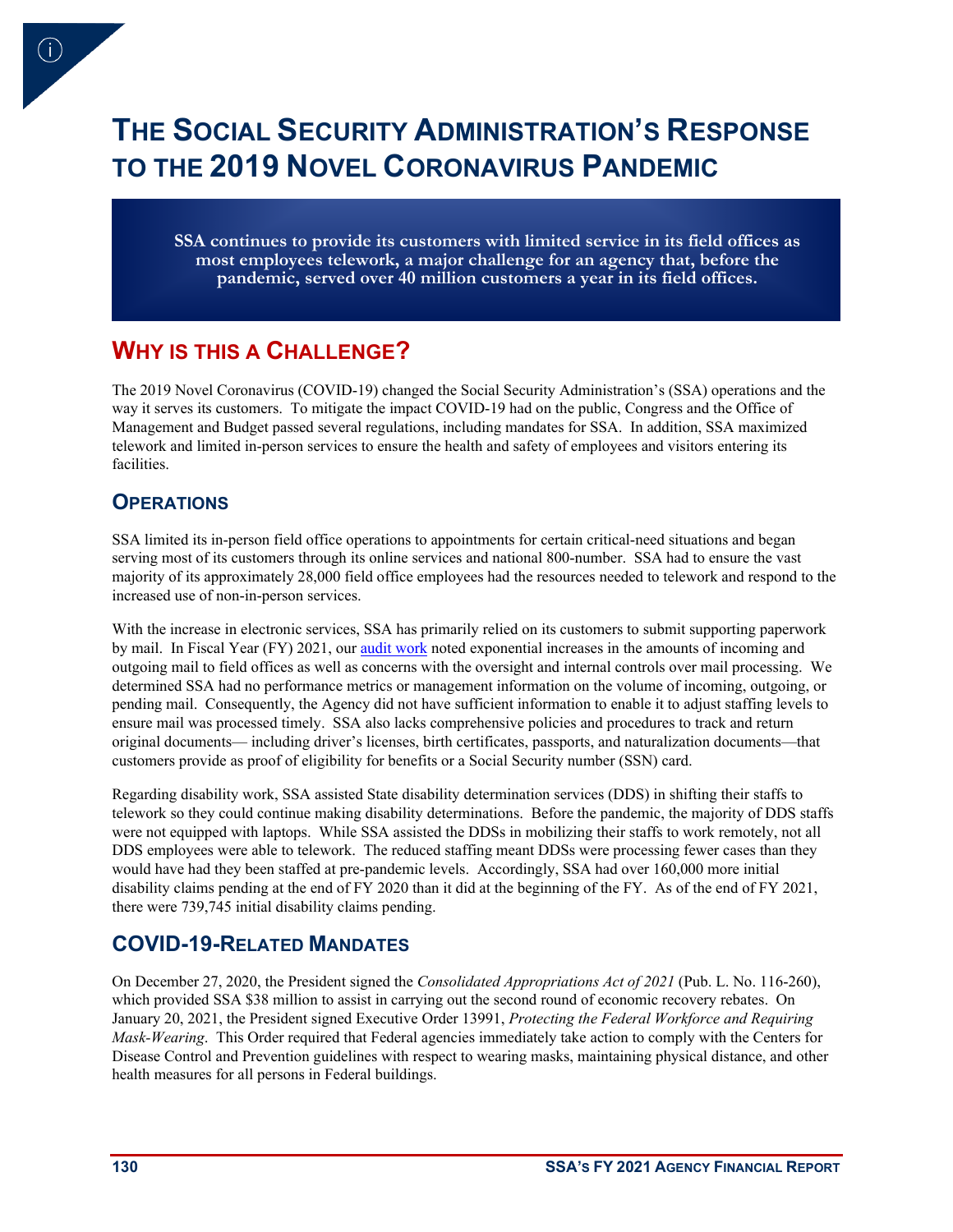

To provide guidance to Federal agencies on implementing Executive Order requirements, the Office of Management and Budget released the *COVID-19 Safe Federal Workplace: Agency Model Safety Principles*, which required that agencies submit plans for compliance with the requirements by January 29, 2021.

On June 10, 2021, the Office of Management and Budget released Memorandum M-21-25, *Integrating Planning for A Safe Increased Return of Federal Employees and Contractors to Physical Workplaces with Post-Reentry Personnel Policies and Work Environment*. This memorandum required that agencies develop approaches to postreentry personnel policies and work environments by July 19, 2021.

# **WHAT PROGRESS HAS THE SOCIAL SECURITY ADMINISTRATION MADE?**

#### **OPERATIONS**

During the COVID-19 pandemic, SSA equipped employees with necessary technology to answer the increasing number of calls while teleworking. SSA also shared previously unavailable field office general telephone numbers with the public so it could contact local employees during business hours. In an April 2021 [report,](https://oig.ssa.gov/audit-reports/2021-04-08-audits-and-investigations-audit-reports-A-05-20-50998/) we noted SSA's field offices and national 800-number received 30 percent more calls in June 2020 than June 2019, with field offices receiving most of the additional calls.

The number of callers who received busy messages during business hours declined in the months following June 2020. However, in June 2020, the Agency reduced the hours during which callers to the national 800-number could speak to SSA employees. SSA expanded its 800-number service in September 2020, currently operating from 8:00 a.m. to 7:00 p.m., which is 1 hour less than its pre-pandemic service hours.

SSA has reported that, because of system limitations, it lost the ability to offer 800-number callers post-call surveys in April 2020. In March 2021, SSA's Office of Quality Review, Office of Analytics, Review, and Oversight began conducting telephone interviews of 300 800-number callers per week and will continue to do so through January 2022. SSA has drafted interim reports based on the survey results, and it plans to publish a final report when the survey period is completed.

On March 18, 2021, SSA expanded the drop-box program, where the public can deliver original evidence to secure boxes in field offices. On April 14, 2021, SSA began allowing individuals to fax applications, a practice not previously allowed. On May 28, 2021, SSA began using express interviews in all field offices and SSN card centers. Agency staff pre-screens customers over the telephone to verify the need for face-to-face visits. In February 2021, SSA developed a new mobile check-in process, which allows visitors to use their mobile telephones to notify SSA of their arrival for their scheduled field office appointments. (More information about SSA's service options during the pandemic is available [here.](https://www.ssa.gov/coronavirus/))

SSA released a mail processing action plan in August 2021. It outlines the short- and long-term actions SSA plans to take to (1) ensure the timely handling and return of primary evidence documents, (2) strengthen controls and business processes needed to ensure all mail is accounted for and tracked, and (3) protect against the loss of personally identified information. While the plan highlights the policies and business processes SSA plans to update, it generally does not include actual changes to those policies or processes. However, SSA did create timebased performance metrics for mail processing.

#### **COVID-19-RELATED MANDATES**

In March 2021, the Commissioner publicly released SSA's *COVID-19 Workplace Safety Plan.* The Plan included guidance on the following: telework, COVID-19 coordination teams, face masks, testing, contact tracing, symptom monitoring, quarantine, confidentiality, occupancy, distancing, cleaning, hygiene, ventilation, visitors, staggered work times, elevators, and shared spaces. SSA reported a limited number of authorized employees, mostly managers, enter field offices to perform mission-critical work that cannot be done remotely, such as opening mail,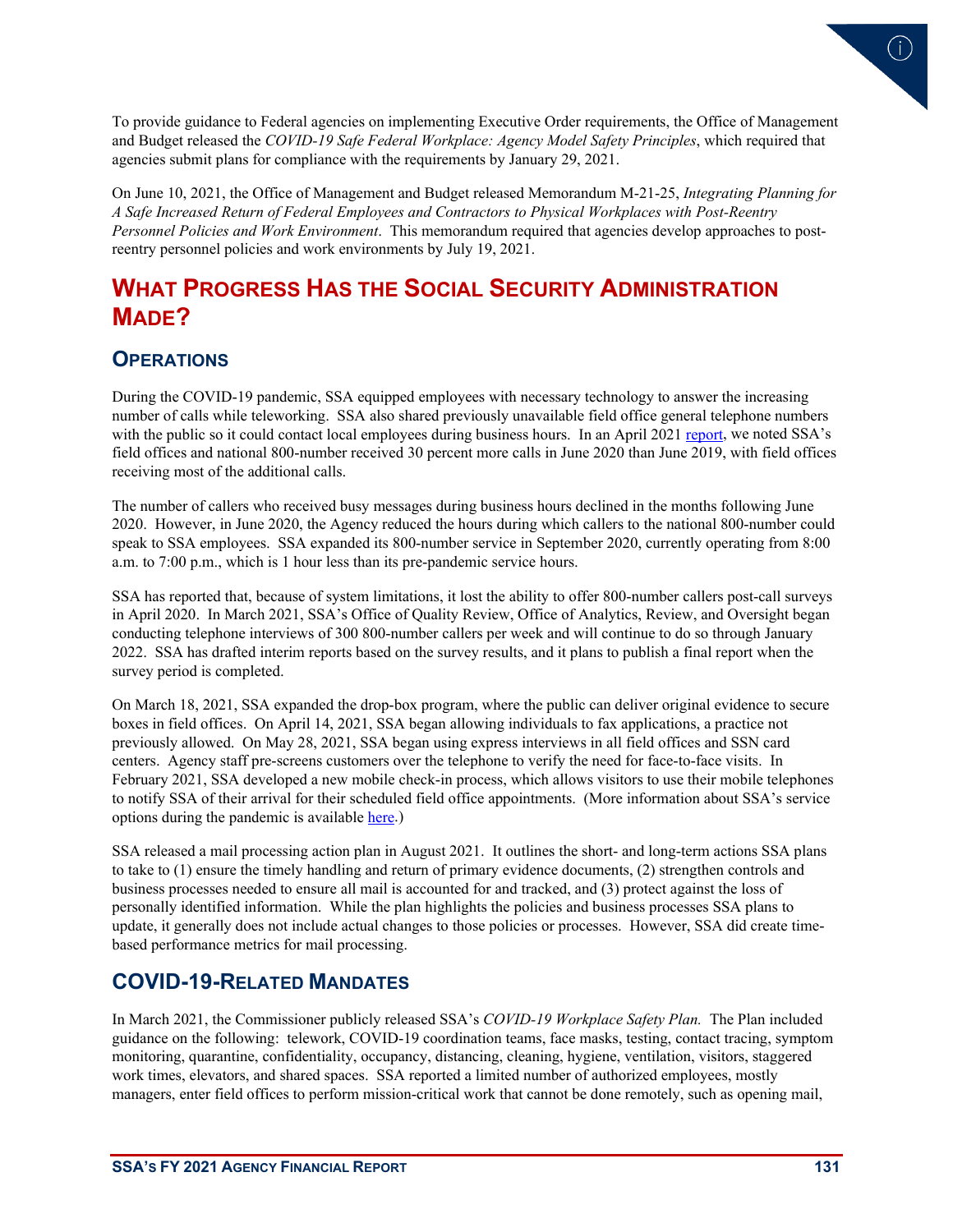scanning documents for remote workers, and facilitating the return of documents to the public. Employees must report to field offices to address administrative tasks that cannot be handled remotely, including renewing employee credentials and resolving information technology issues.

SSA has not yet released the post-reentry personnel policies that was called for in the Office of Management and Budget's Memorandum M-21-25, *Integrating Planning for A Safe Increased Return of Federal Employees and Contractors to Physical Workplaces with Post-Reentry Personnel Policies and Work Environment*, by July 19, 2021. SSA reported that additional guidance, including guidance on mandatory vaccinations, necessitated substantive changes, and that it is finalizing its plan.

According to SSA, its Medical Office staff follows the latest Centers for Disease Control and Prevention criteria when an employee may have been exposed to COVID-19. The Medical Office staff provides managers standard language for notifying employees and individuals about potential exposure. SSA also reported that, when indicated, Medical Office staff shares information with local health departments.

SSA's contact-tracing capabilities are limited because SSA does not centrally maintain the names of employees or contractors who enter its facilities. In addition, SSA does not maintain contact information for all its visitors. SSA maintains only daily counts (without contact information) of certain visitors to its field offices and SSN card centers. For example, if a beneficiary visits a field office with his/her representative payee, SSA tracks the beneficiary but not the representative payee in its daily totals. This lack of information impairs SSA's ability to support local health departments with their contact tracing efforts.

While SSA has brought a limited number of staff into its field offices to process non-portable work and to staff express interviews, it has not offered the public its planned timeline for a wider reopening of its field office operations.

#### **WHAT THE SOCIAL SECURITY ADMINISTRATION NEEDS TO DO**

Keep the public and its employees aware of the status of the COVID-19 Workplace Safety Plan and how it plans to provide customer service safely throughout the pandemic.

Update the policies and business processes needed to ensure the security of original documents customers mail to SSA as proof of eligibility for benefits or a SSN card.

#### **KEY RELATED LINKS**

SSA, OIG Website [- Reports related to the COVID-19 pandemic](https://oig.ssa.gov/audit-reports/2019-coronavirus-pandemic/)

SSA, OIG Website [- The Social Security Administration's Telephone Services During June 2020](https://oig-files.ssa.gov/audits/full/A-05-20-50998_0.pdf)

SSA, OIG Website [- The Social Security Administration's Processing of Mail and Enumeration Services During the](https://oig-files.ssa.gov/audits/full/A-08-21-51036InterimReport.pdf)  [COVID-19 Pandemic](https://oig-files.ssa.gov/audits/full/A-08-21-51036InterimReport.pdf)

SSA, OIG Website [- Safety of Social Security Administration Employees and Visitors Since March 2020](https://oig-files.ssa.gov/audits/full/A-15-20-51001_0.pdf)

SSA Website [– Coronavirus \(COVID-19\) Updates](https://www.ssa.gov/coronavirus/) 

SSA Website - [COVID-19 Workplace Safety Plan](https://www.ssa.gov/coronavirus/assets/materials/ssa-covid-19-workplace-safety-plan.pdf)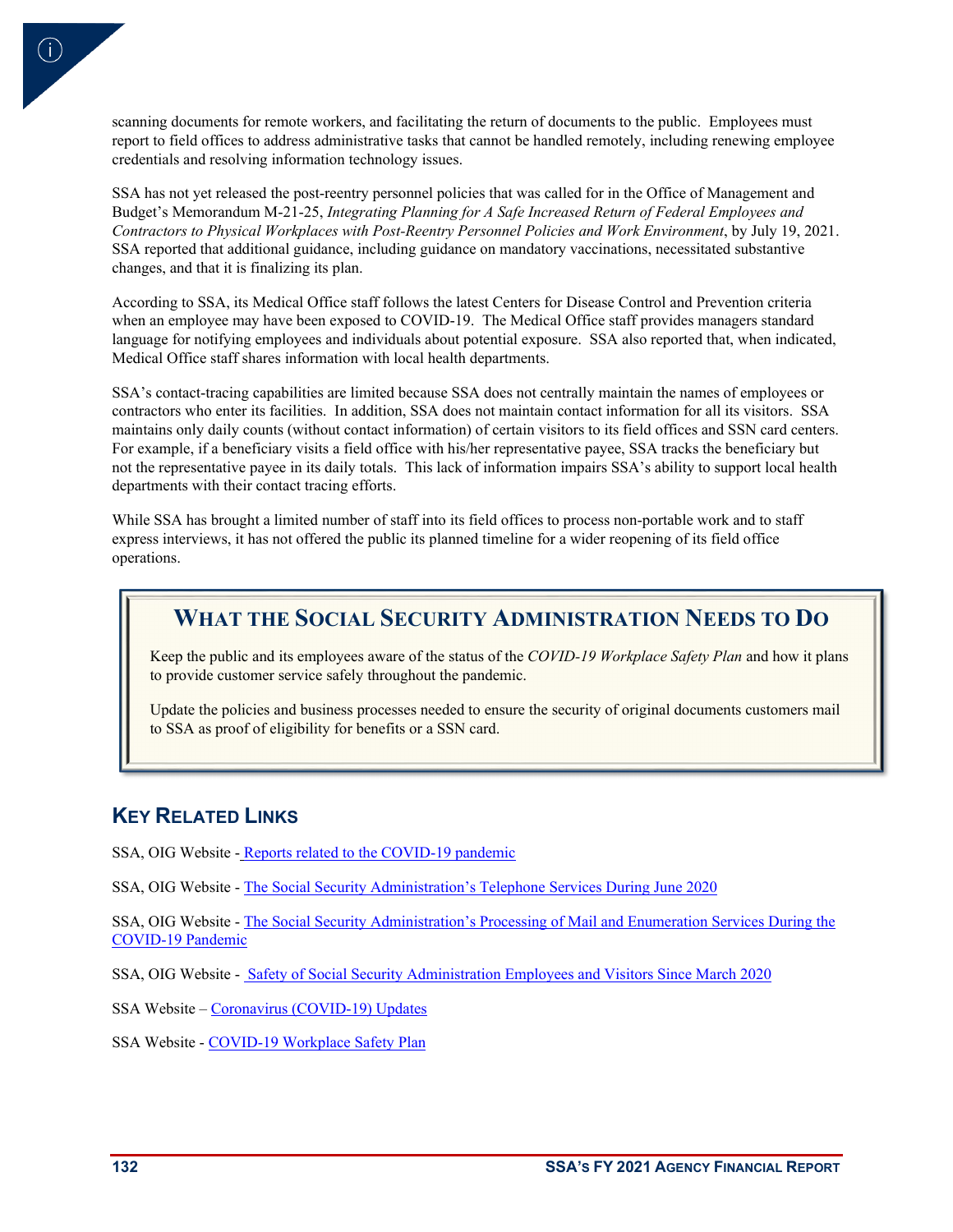

# **IMPROVE ADMINISTRATION OF THE DISABILITY PROGRAMS**

**SSA continues to face challenges with pending disability hearings and related processing times, and the COVID-19 pandemic renewed challenges with pending disability claims and continuing disability reviews. Continued focus is necessary to simplify work incentive regulations and create new opportunities for returning beneficiaries to work.**

# **WHY IS THIS A CHALLENGE?**

Disabled individuals rely on SSA to quickly process disability applications, make disability determinations, complete disability-related hearings, and provide assistance with returning to work. To better serve its customers, SSA needs to address increasing pending initial disability claims and continuing disability reviews (CDR), reduce hearings processing times, and develop better strategies to help disabled beneficiaries return to work.

#### **PENDING INITIAL DISABILITY CLAIMS, CONTINUING DISABILITY REVIEWS, AND HEARINGS**

Before the COVID-19 pandemic began, SSA had reduced pending initial disability claims from almost 708,000 at the end of FY 2012 to almost 594,000 at the end of FY 2019. However, SSA's response to the COVID-19 pandemic, including closing DDSs and delaying consultative examinations, impacted initial disability claims processing. By the end of FY 2021, pending claims levels increased 25 percent to nearly 740,000.

While overall pending initial disability claims increased, SSA reported a significant decrease in Supplemental Security Income (SSI) disability applications during the COVID pandemic. In FY 2019, SSA received approximately 900,000 SSI disability applications. In FY 2021, SSA received approximately 708,000 such claims, a 21-percent decrease from the FY 2019 total.

In FY 2018, SSA eliminated the backlog of full medical CDRs. However, from mid-March through August 2020, SSA suspended processing medical CDRs that could result in benefit cessation. The number of full medical CDRs SSA processed decreased from over 713,000 in FY 2019 to approximately 510,000 in FY 2021, resulting in a backlog of nearly 153,000 full medical CDRs at the end of FY 2021. In addition, SSA did not always cease paying benefits it could have based on the CDR process. In October 2020, we [reported](https://oig.ssa.gov/audit-reports/2020-10-21-audits-and-investigations-audit-reports-A-09-18-50523/) SSA had not terminated approximately \$337 million in benefits for almost 6,000 beneficiaries who did not cooperate with CDRs or requested SSA terminate their benefits because they were no longer disabled.

While SSA has continued reducing processing times and hearings pending levels (see [Figure 1\)](#page-7-0), it still has not achieved its processing time goal of 270 days. For FY 2021, the average processing time for hearings was 326 days, and the hearings pending level was 350,137.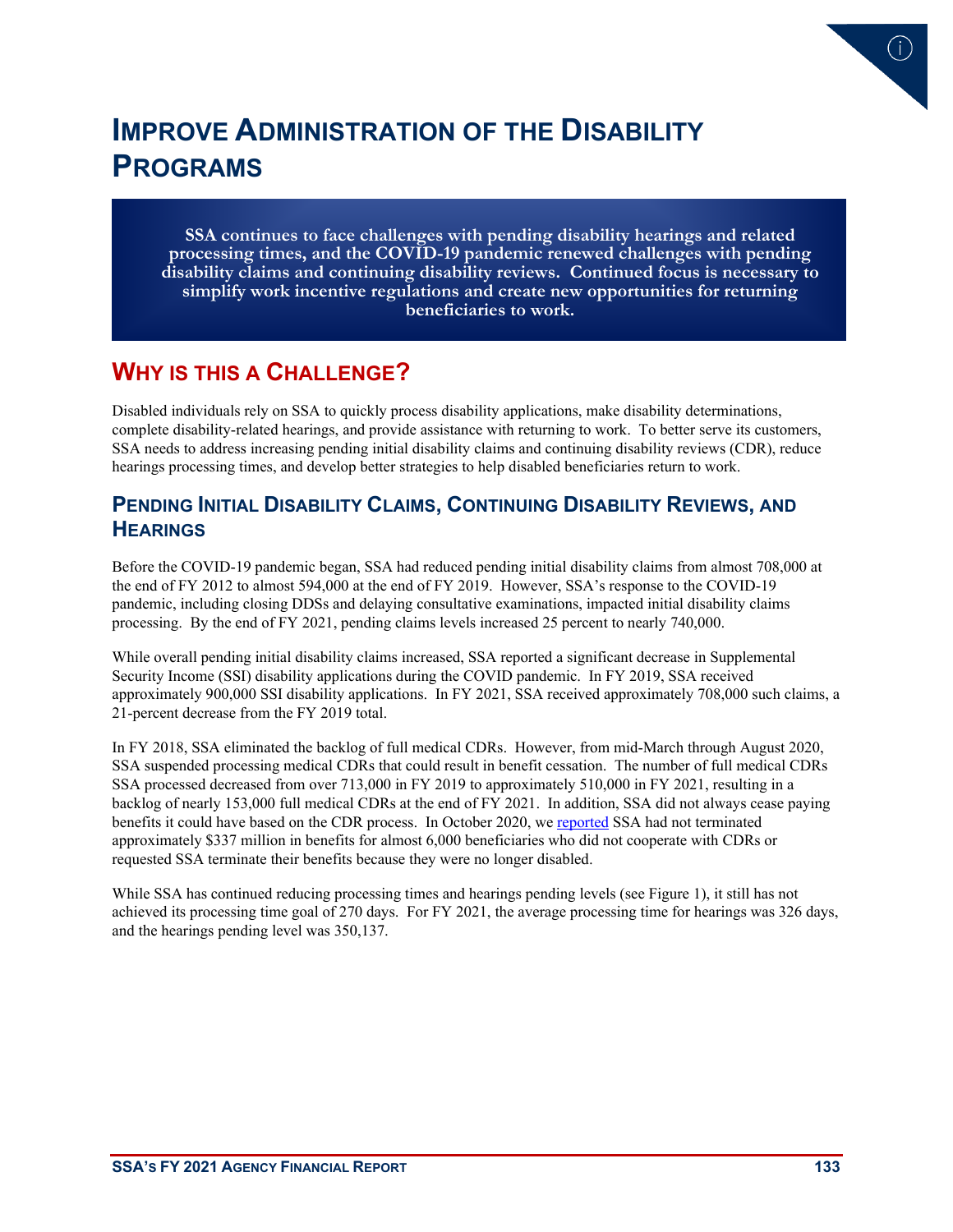<span id="page-7-0"></span>



#### **RETURNING DISABLED BENEFICIARIES TO WORK**

Congress directed SSA to implement programs to help disabled individuals return to work. To date, these programs have helped only a small percentage of disabled individuals. For example, the *Ticket to Work and Work Incentives Improvement Act of 1999* (Pub. L. No. 106-170) established the Ticket to Work and Self-Sufficiency Program. Under the Program, SSA provides disabled beneficiaries a Ticket they can assign to qualified organizations to obtain vocational rehabilitation or employment services. However, while SSA has set goals to increase the number of participating beneficiaries, few eligible beneficiaries used their Tickets for vocational or employment services. Specifically, approximately 3 percent of Ticket-eligible beneficiaries assigned their Tickets or placed them in-use in FY 2021, similar to the percent of individuals who assigned their Tickets in recent years (see [Figure 2\)](#page-8-0).

 $\bigodot$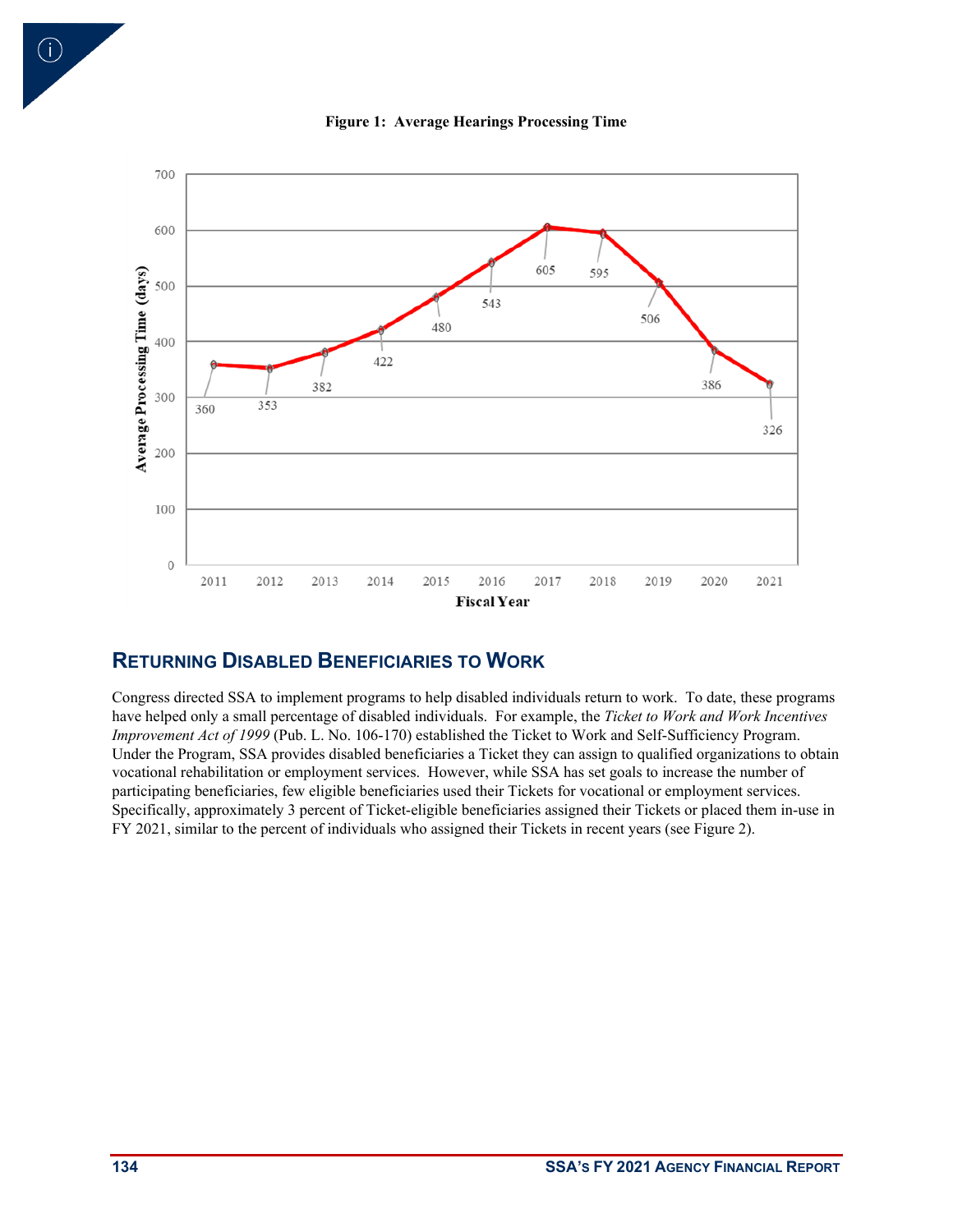<span id="page-8-0"></span>

**Figure 2: Percent of Ticket-eligible Beneficiaries with Tickets Assigned or In-use** 

SSA's demonstration projects have tested simplified work rules; offered incentives, including family support; and, in some situations, tested changes to benefit calculations. While the tested changes have enticed only a small percentage of demonstration participants to use the incentives offered and return to work, SSA has used the results to influence the development of legislative proposals in its FY 2021 Congressional Justification.

As of February 2021, SSA had spent approximately \$313 million to conduct and evaluate six demonstration projects from FY 2010 into FY 2021, and could expend up to an additional \$19.7 million to complete the projects. To date, none of the demonstration projects has identified any potential savings. In FY 2021, SSA was conducting three demonstration projects. In addition, in June 2021, SSA conducted a project for lessons learned from prior demonstrations and how to improve future projects. (Read our audit on SSA's demonstration projects [here.](https://oig.ssa.gov/audit-reports/2021-06-14-audits-and-investigations-audit-reports-A-04-19-50881/))

# **WHAT PROGRESS HAS THE SOCIAL SECURITY ADMINISTRATION MADE?**

#### **PENDING CLAIMS, CONTINUING DISABILITY REVIEWS, AND HEARINGS**

During the COVID-19 pandemic, SSA continued processing and prioritizing initial disability claims, though inperson services were limited to appointment-only for certain critical-need situations. In March 2021, SSA began a national public outreach campaign to raise awareness of its disability programs and improve access to people facing barriers, such as language, medical conditions, or inadequate access to the Internet. While SSA increased outreach, it still saw a significant decrease in the number of SSI applications it received.

In FY 2021, DDSs were allocated additional employees to help address staff attrition and the disability claims backlog, onboarding 545 employees above attrition. SSA is also working to restore program integrity workloads, including medical CDRs, to pre-pandemic levels. As a result, SSA anticipates it will eliminate the CDR backlog in FY 2023.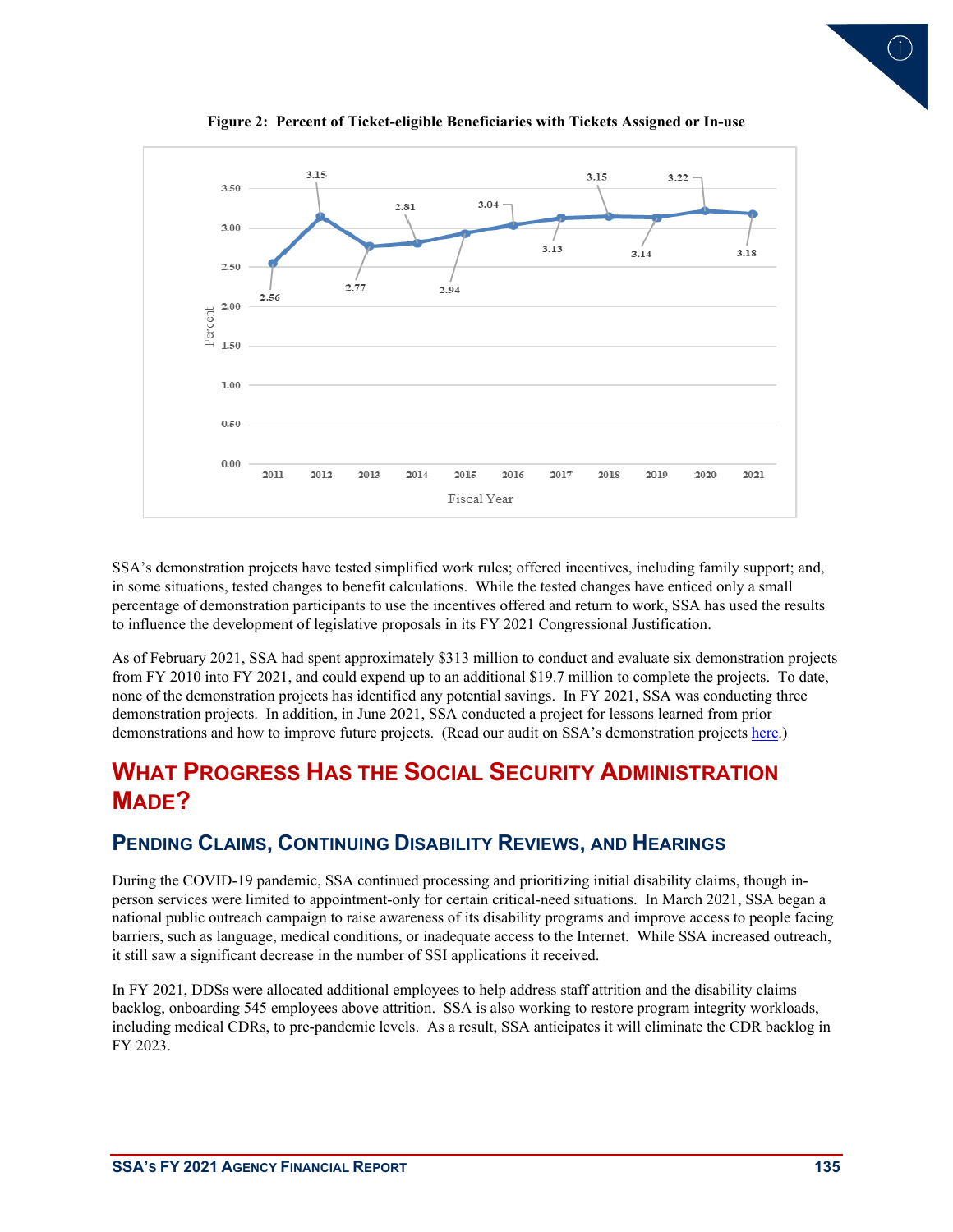In January 2016, SSA issued the *Compassionate And REsponsive Service* (CARES) plan to address the growing number of pending hearings and increased wait times. In April 2019, SSA released the 2018-2019 CARES plan, which noted that SSA expects to reach the 270-day average processing time goal in 2021. To address hearing office closures in response to the COVID-19 pandemic, SSA offered claimants telephone and online video hearings and established a public-facin[g Website](https://www.ssa.gov/appeals/hearing_options.html) to educate claimants and representatives on the hearing options available during the pandemic. Since the start of the pandemic, SSA has held over 647,000 telephone and 16,000 online video hearings.

To help unrepresented claimants prepare for hearings, SSA established an enhanced outreach process, which includes the option for claimants to receive their claim folders through encrypted email or their *my* Social Security account. SSA postponed hearings for claimants who declined telephone or online video hearings until it can resume in-person hearings. As a result, SSA will not achieve its FY 2021 processing time goal. However, SSA reduced the average hearing wait time and pending hearings to their lowest levels in over a decade and plans to reach its processing time goal by the end of December 2022.

#### **RETURNING DISABLED BENEFICIARIES TO WORK**

To increase understanding of work incentives, SSA's Ticket to Work and Self-Sufficiency Program manager contractor led 12 online *Work Incentive Seminar Event* webinars. The webinars provide information on the Ticket to Work and Self-Sufficiency Program and other work incentives.

# **WHAT THE SOCIAL SECURITY ADMINISTRATION NEEDS TO DO**

Renew its focus on reducing and eliminating the initial disability claims and CDR backlogs.

Implement and monitor the CARES initiatives designed to improve timeliness and reduce the hearings backlog.

Focus resources on capacity issues to better balance processing times and hearing office workloads.

Continue creating new opportunities for returning beneficiaries to work and ensure measurement of costs, savings, and effectiveness are part of the design of such initiatives.

#### **KEY RELATED LINKS**

SSA, OIG Website [- Reports related to improving the administration of the disability programs](https://oig.ssa.gov/audit-reports/improve-disability-program-admin/)

SSA Website [– SSA's CARES plan](https://www.ssa.gov/appeals/documents/cares_plan_2016.pdf)

SSA Website [– SSA's CARES plan,](https://www.ssa.gov/appeals/documents/2018-2019_CARES_Plan-Disability_Hearings_Backlog.pdf) 2018-2019 update

SSA Website [– SSA's The Work Site](https://www.ssa.gov/work/)

 $\mathsf{i}$ )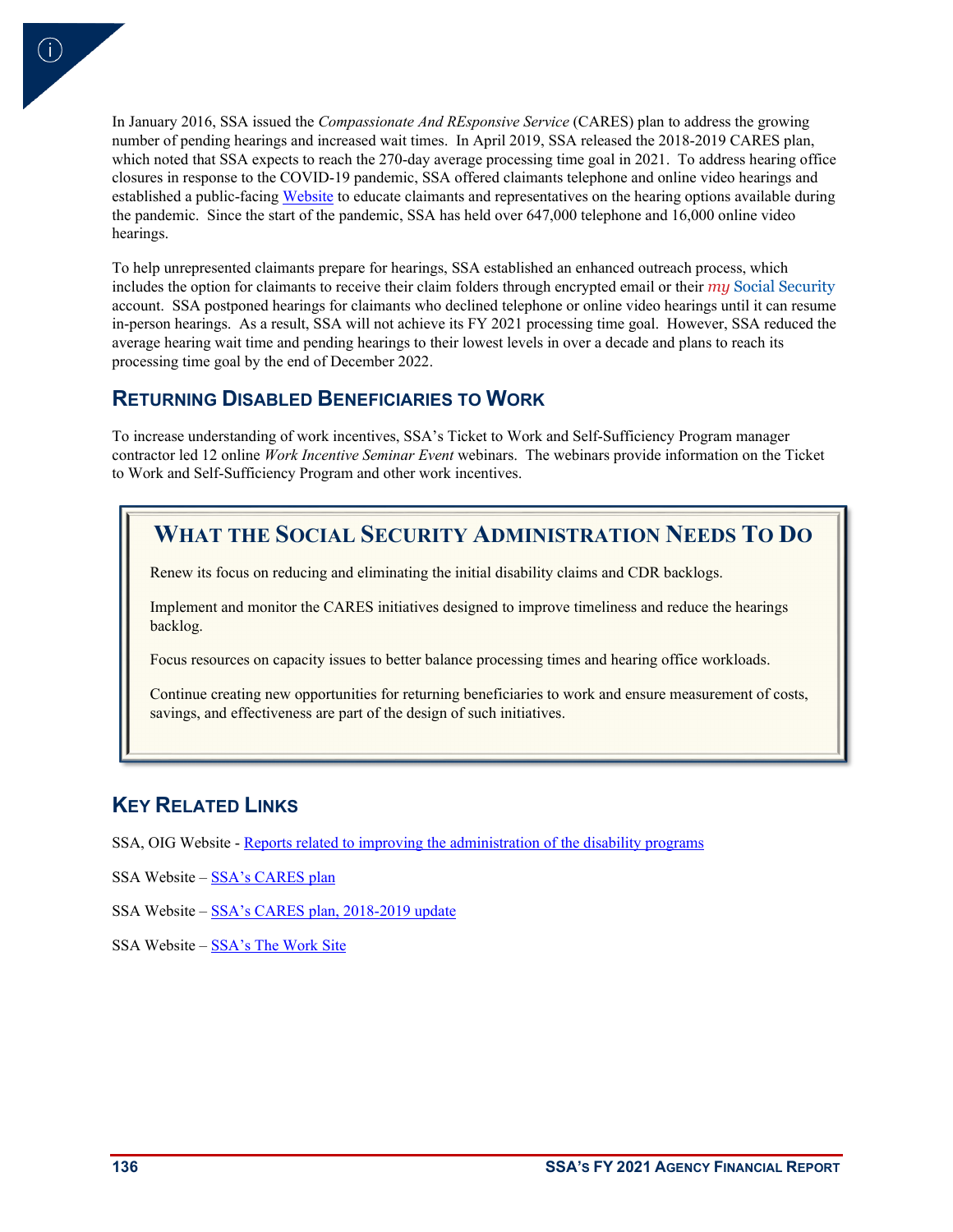# **IMPROVE THE PREVENTION, DETECTION, AND RECOVERY OF IMPROPER PAYMENTS**

**SSA must be a responsible steward of the funds entrusted to its care by minimizing the risk of making improper payments and recovering overpayments when they occur.**

# **WHY IS THIS A CHALLENGE?**

SSA is responsible for issuing approximately \$1 trillion in benefit payments annually; even the slightest error in the overall payment process can result in millions of dollars in improper payments. Improper payments may occur when SSA makes mistakes in computing payments or fails to obtain or act on available information, or when beneficiaries' fail to report events or provide incorrect reports.

#### **MANAGEMENT OF PAYMENT WORKLOADS**

Improper payments can be overpayments, when SSA pays someone more than they are due, or underpayments, when SSA pays someone less than they are due. SSA estimates it made approximately \$8.3 billion in improper payments in FY 2020: \$6.8 billion in overpayments and \$1.5 billion in underpayments.

While SSA has no control over what beneficiaries report or fail to report, it can control how it computes beneficiaries' payments and its overall management of payment workloads. Our 22 FY 202[1 audit reports](https://oig.ssa.gov/audit-reports/improve-prevention-improper-payments/) focused on improper payments identified over \$2.1 billion in potential cost savings.

### **EXTERNAL DATA**

Preventing improper payments is more advantageous than recovering them after they are made since the Agency has to expend additional resources in recovering the overpayments or processing additional payments to rectify underpayments. Wages and income, resources, and living arrangements are a few of the factors that affect Old-Age, Survivors and Disability Insurance (OASDI) and SSI eligibility and payment amounts.

Beneficiaries and recipients are required to report to SSA any change in circumstances that may affect their benefits; however, they do not always comply. Obtaining data from external sources, such as other Federal agencies, State agencies, and financial institutions, is critical to preventing and detecting improper payments.

#### **RECOVERY**

When SSA determines it has underpaid a beneficiary, it will pay the beneficiary the amount owed. Once SSA determines it has overpaid an individual, it attempts to recover the overpayment. According to SSA, in FY 2021, it recovered over \$4 billion in overpayments at an administrative cost of \$0.07 on average for every dollar collected. Still, at the end of the FY, SSA had a \$20 billion uncollected overpayment balance (see [Figure 3\)](#page-11-0).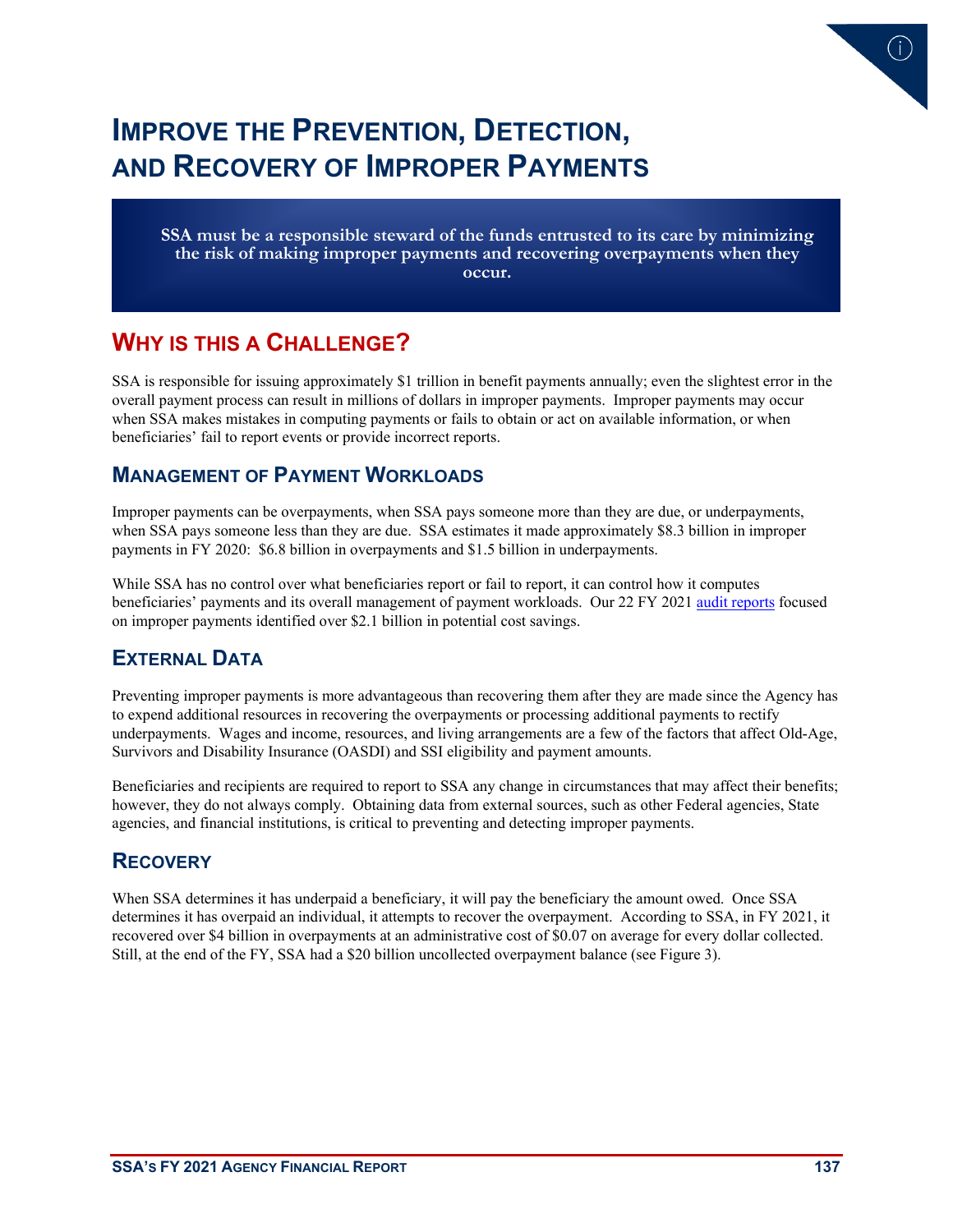

<span id="page-11-0"></span>

# **WHAT PROGRESS HAS THE SOCIAL SECURITY ADMINISTRATION MADE?**

#### **MANAGEMENT OF PAYMENT WORKLOADS**

According to SSA, SSI non-medical redeterminations, which are periodic reviews of such non-medical eligibility factors as income and resources, are another important program integrity tool. SSA estimated that, over 10 years, non-medical redeterminations conducted in FY 2021 will yield, on average, a return on investment of about \$3 of net Federal program savings per \$1 budgeted for dedicated program integrity funding, including SSI and Medicaid program effects. However, according to SSA, budgetary constraints determine how many redeterminations it conducts each year.

Through completed CDRs, SSA periodically verifies whether individuals are still disabled and eligible for disability payments. SSA estimated that, over the next 10 years, CDRs conducted in FY 2021 would yield, on average, net Federal program savings of roughly \$8 per \$1 budgeted for dedicated program integrity funding, including OASDI, SSI, Medicare, and Medicaid effects.

SSA uses a number of sources to verify wage amounts, including pay stubs submitted by recipients, annual earnings data from the Internal Revenue Service, and payroll information. However, verifying wages is a manual process, and SSA continues relying on beneficiaries' ability to self-report wages. In FY 2017, SSA implemented myWageReport, which allows Disability Insurance beneficiaries to report earnings on computers, mobile devices, and smartphones through *my* Social Security. In FY 2018, SSA expanded myWageReport to allow SSI recipients, their representative payees, or their deemors to report earnings electronically.

#### **EXTERNAL DATA**

SSA has worked to obtain data from other agencies and third parties to help identify and prevent improper payments. For example, SSA is updating its death reporting system to ensure it is collecting accurate data from national, State, and local agencies. Additionally, each quarter, SSA obtains wage data from the Department of Health and Human Services' Office of Child Support Enforcement, which allows it to identify beneficiaries who may be earning above certain dollar thresholds to prevent large overpayments. SSA also continues developing plans to obtain wage data from payroll providers and is pursuing new data exchange partners from government and private sectors.

**138 SSA'S FY 2021 AGENCY FINANCIAL REPORT**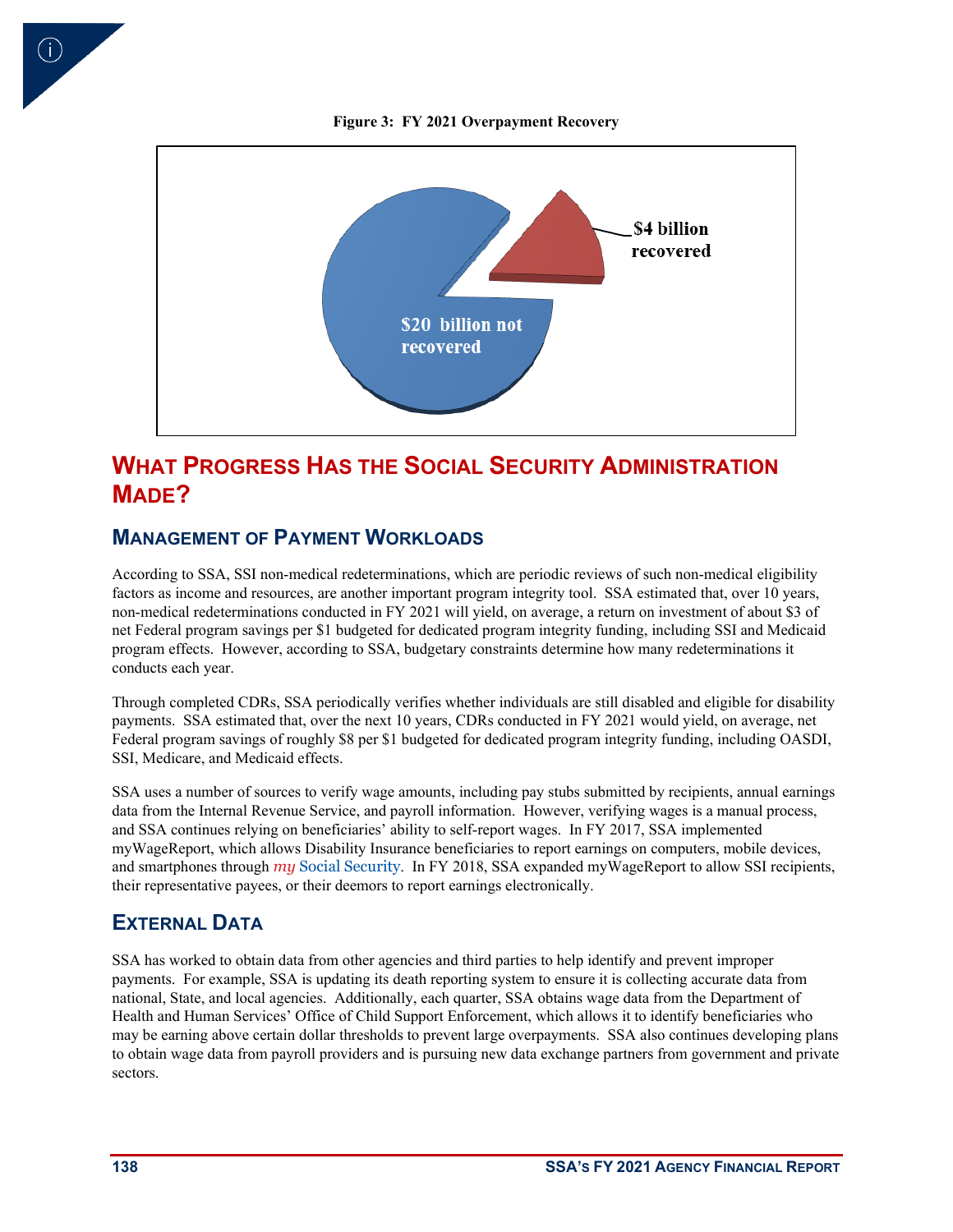

To combat SSI recipients' unreported absences from the United States, SSA uses Department of Homeland Security Arrival and Departure Information System data of U.S. entries and exits during SSI redeterminations. In FY 2019, SSA implemented the Foreign Travel Data application to facilitate access to the Department of Homeland Security's Arrival and Departure Information System data. SSA technicians use the application to view foreign travel information for non-citizen SSI recipients to determine their SSI eligibility during the redetermination process.

#### **RECOVERY**

To collect overpayments, SSA uses internal debt collection techniques, such as payment withholding and billing/follow-up, as well as external collection techniques authorized by the *Debt Collection Improvement Act of 1996* (Pub. L. No. 104-134) for OASDI debts and the *Foster Care Independence Act of 1999* (Pub. L. No. 106-169) for SSI debts. Some of these techniques include the Treasury Offset Program and administrative wage garnishment.

In January 2021, SSA partnered with the Department of the Treasury's Pay.gov team to implement SSA's first online repayment option for OASDI beneficiaries and SSI recipients. This option allows beneficiaries and recipients to repay overpayments via credit or debit cards or automated clearing house transactions (that is, directly from a checking or savings account). Additionally, in July 2021, SSA implemented a second option to allow beneficiaries and recipients to use their banks' online bill pay features, which allows debtors to make a one-time or recurring automated clearing house draft from a bank account using a personal computer or mobile phone.

## **WHAT THE SOCIAL SECURITY ADMINISTRATION NEEDS TO DO**

Identify and prevent improper payments through automation and data analytics. SSA needs to use available data to better identify changes that affect beneficiaries' and recipients' benefit payments.

Expand efforts to collect data from reliable third-party sources that would aid SSA in mitigating discrepancies that can occur when beneficiaries or recipients self-report information.

Address the root causes of improper payments to prevent their occurrence.

### **KEY RELATED LINKS**

SSA, OIG Website - [Reports related to improving the prevention, detection, and recovery of improper payments](https://oig.ssa.gov/audit-reports/improve-prevention-improper-payments/) 

[Federal Payment Accuracy Website](https://paymentaccuracy.gov/) – PaymentAccuracy.gov

SSA Website [– Pay an Overpayment](https://www.ssa.gov/overpayments/)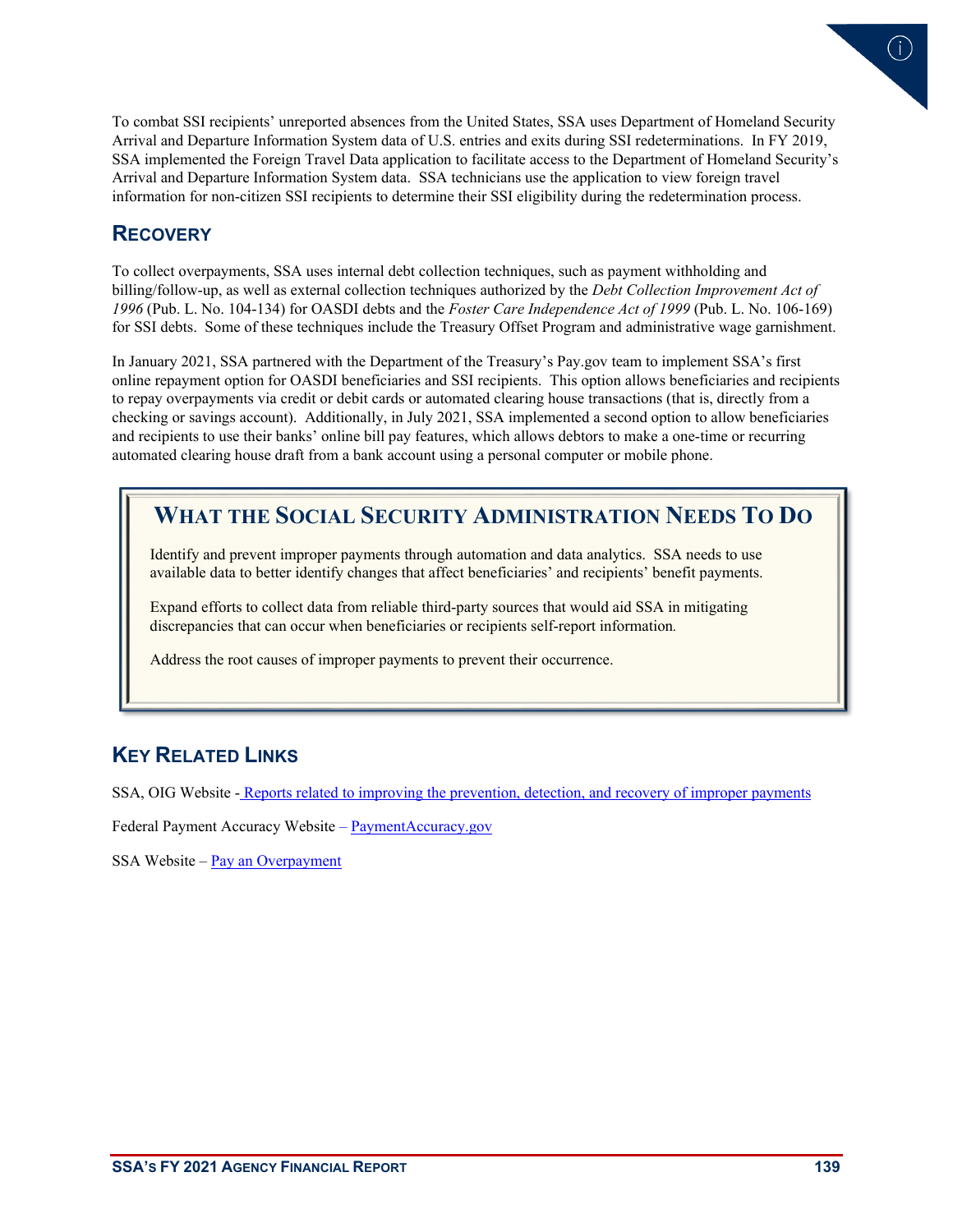# **IMPROVE SERVICE DELIVERY**

**SSA faces growing workloads and the expected retirement of experienced employees as it pursues its mission to deliver quality service to the public.**

## **WHY IS THIS A CHALLENGE?**

 $(i)$ 

SSA has serviced millions of customers annually through face-to-face service at its field offices, calls to its national 800-number, and its online applications. The COVID-19 pandemic greatly curtailed in-person field office service, placing greater stress on other service methods. Also, SSA faces a challenge in its ability to provide service because of expected retirements of experienced employees. Finally, impersonation scams, where fraudsters impersonate SSA employees to trick people into providing personal information or money, have eroded the public's trust, and made it harder for SSA to serve its customers.

#### **MANAGING CUSTOMER-RELATED WORKLOADS**

SSA has experienced a significant reduction in the number of visitors who enter its field offices during the pandemic. In FY 2021, SSA's field offices served approximately 1.2 million visitors, much less than the 20.6 million it served in FY 2020 and the 43 million it served in FY 2019. In a June 202[1 report,](https://oig.ssa.gov/audit-reports/2021-06-17-audits-and-investigations-audit-reports-A-15-20-51001/) we noted that SSA serviced an average 1,645 visitors per day from March 2020 through April 2021. To continue providing service to the public during the COVID-19 pandemic, SSA equipped field office and teleservice center employees with technology to answer calls remotely. (On page 2 of this report, we discussed the challenges SSA had answering the increased number of telephone calls it received.)

SSA suffered major service disruptions to its 800-number service in May 2021 when it unsuccessfully attempted to transition to a unified phone system. In response, SSA took steps to return to the prior operational status to reverse the service disruptions.

#### **ONLINE SERVICES**

SSA acknowledges that advancements in technology provide opportunities to do business differently and often more efficiently and conveniently. SSA continues exploring ways to enhance the customer service experience by providing online self-service options, many of which beneficiaries access through their *my* Social Security accounts. In FY 2021, SSA registered over 9.5 million users for *my* Social Security accounts. Since SSA implemented *my* Social Security, it has registered over 62 million users.

Our audit work found SSA's controls for the *my* Social Security Web portal had not prevented some individuals from fraudulently establishing accounts or submitting direct deposit transactions. Also, SSA's use of those same controls for Internet claims may similarly allow individuals to fraudulently submit Internet claims applications. Strengthening the identity verification process for new *my* Social Security account registrations will protect the public's personal information and improve customers' experience.

#### **EXPERIENCED EMPLOYEES AND INSTITUTIONAL EXPERTISE**

SSA acknowledges that one of its greatest challenges is the expected loss of its most experienced employees. In FY 2021, 4,567 SSA employees retired or otherwise separated. As of October 1, 2021, SSA had 59,000 employees. At that time, 15,000 of them were eligible to retire, including 8,000 who were eligible for regular retirement and an additional 7,000 who would be eligible to retire under early retirement. The number of retirements and staff attrition could increase as staff who have been fully teleworking throughout the pandemic are asked to return to SSA's offices. These retirements, along with regular attrition, will cause a loss of institutional knowledge and potentially impair succession management and knowledge transfer.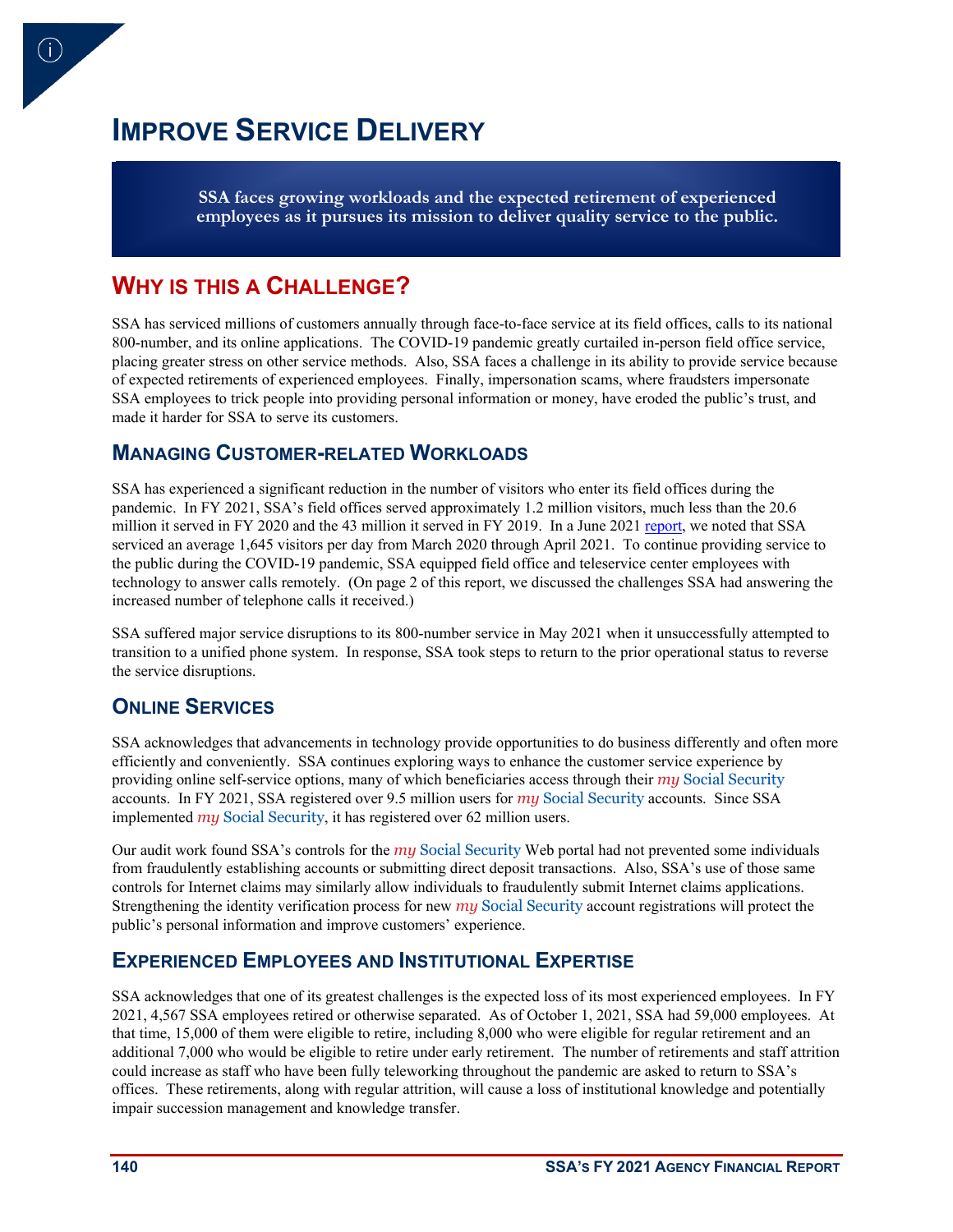

As more staff retire, SSA has found it harder to hire staff in a more competitive job market, especially for entrylevel positions. Hiring can also be hampered because of delays in the federal budget process, which often leaves SSA uncertain of how much funding it has to hire staff until later in the FY. Delayed funding can lead to vacancies going unfilled for longer periods of time and needing to hire more staff in shorter periods of time once funding is confirmed. Also, fewer current SSA staff are competing for management positions when they are available, possibly because managers have been asked to report to SSA's field offices to address non-portable work throughout the pandemic.

#### **IMPERSONATION SCAMS**

In FY 2021, the Office of the Inspector General (OIG) has received tens of thousands of impersonation scam-related reports from the public. As imposter scams increase, SSA frontline staff spends more time responding to public inquiries. The time spent responding to scam-related inquiries and making related fraud referrals to the OIG divert frontline staff from completing their normal workloads, which include scheduling appointments, taking and adjudicating OASDI benefit claims and SSI applications, and handling post-entitlement issues. SSA staff also reported that, because of the scams, the public is more likely to question authentic telephone calls from SSA because they do not trust speaking with someone over the telephone.

# **WHAT PROGRESS HAS THE SOCIAL SECURITY ADMINISTRATION MADE?**

#### **MANAGING CUSTOMER-RELATED WORKLOADS**

In response to the COVID-19 outbreak, in March 2020, SSA provided limited in-person field office service, by appointment only, for certain critical-need situations and moved teleservice center employees to a virtual environment. SSA shared previously unavailable field office general inquiry telephone numbers so the public could contact employees at the local level during business hours. SSA hired 1,000 new teleservice center employees in FY 2020 and continued replacing all staffing loses throughout FY 2021.

According to SSA, it did not alter staffing allocations because of the COVID-19 pandemic. Between March and April 2020, SSA equipped field office and teleservice center employees with technology to answer calls remotely so they could maintain communications with the public. The Agency deployed over 30,000 softphones to employees during this time and dispatched additional softphones through June 2020. SSA assigned teleservice center employees with Internet access to complete refresher training while waiting for the equipment to answer calls remotely on the national 800-number.

In response to its unsuccessful attempt to unify its 800-number telephone system, SSA planned a more phased approach to the unification process, which it began in September 2021. During its September 2021 effort, SSA had technical challenges when it began migrating teleservice representatives to the unified platform. As a result, SSA stopped the process after about half of its teleservice representatives were migrated. As SSA addresses the technical challenges identified, half of SSA's teleservice representatives answer calls to its 800-number while operating on the unified platform while the other half answer calls operating on the older platform.

#### **ONLINE SERVICES**

In May 2021, SSA launched the redesigned Social Security Statement in a controlled rollout to 500,000 random *my* Social Security users who were not receiving benefits. SSA is using this initial rollout to evaluate the feedback from usability and cognitive testing as well as feedback received through this soft rollout. SSA expects to fully release the Statement in fall 2021, which will include additional updates based on the feedback it receives during the initial rollout. SSA added other service options in *my* Social Security, including a tracking service that allows account holders to track the status of their initial claims or appeals and an application that allows representative payees to request Medicare replacement cards.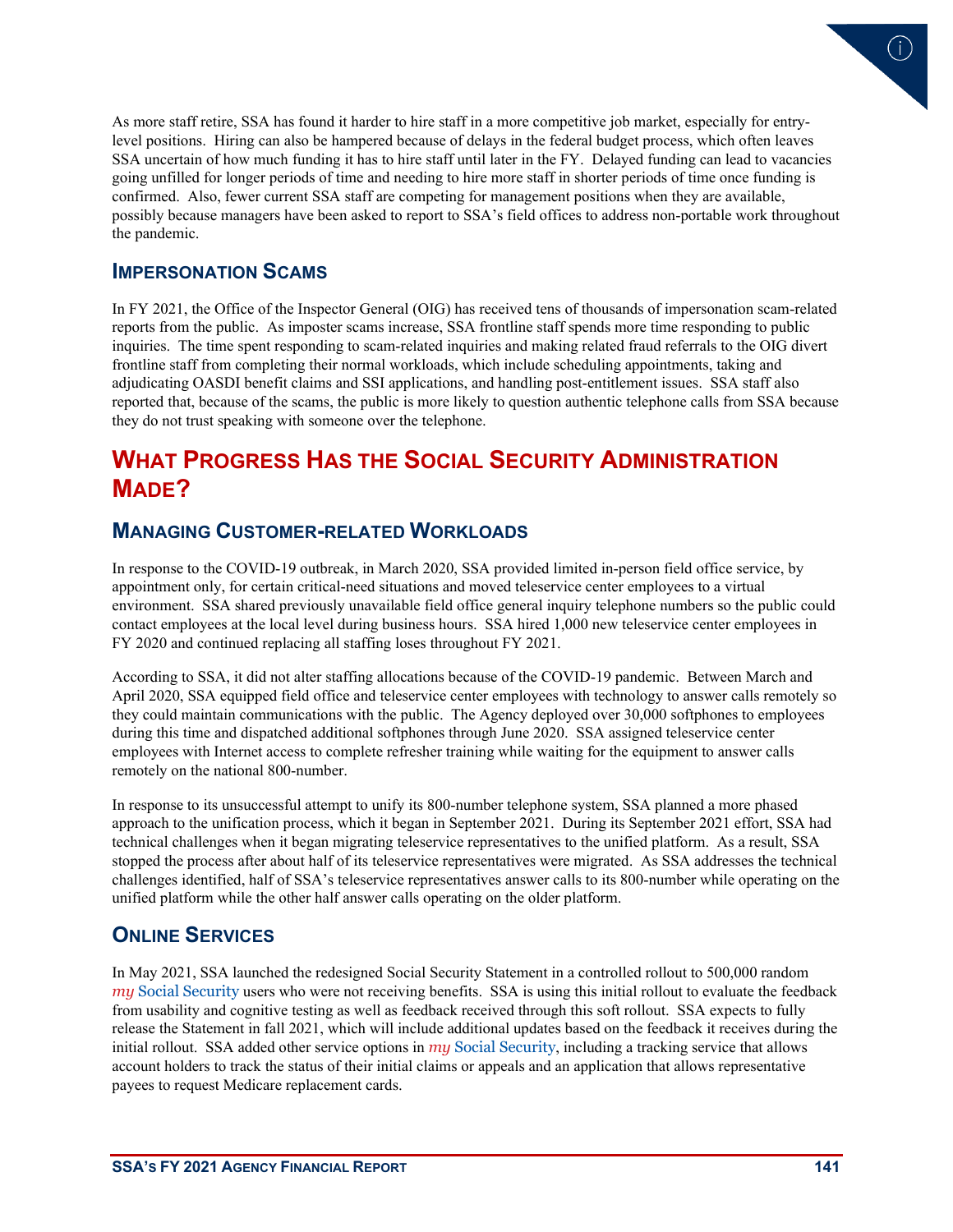Additionally, beginning in June 2020, SSA began allowing individuals to sign into *my* Social Security with a username and password from ID.me. In May 2021, SSA partnered with Login.gov, a service offered by the General Services Administration, to accept its credentials for the *my* Social Security Web portal. In September 2021, SSA began requiring all new *my* Social Security account users to register using only ID.me or Login.gov.

#### **EXPERIENCED EMPLOYEES AND INSTITUTIONAL EXPERTISE**

SSA's goal is to continue increasing the proficiency of its leadership cadre and "pipeline" to enhance the Agency's readiness to fill potential gaps in leadership and critical positions. In FY 2021, SSA selected participants for the third track of its National Leadership Development Program and provided competency-based leadership training for each track of the Program. All the Program participants completed developmental assignments in new areas of work with a focus on leadership development.

#### **IMPERSONATION SCAMS**

 $\mathsf{i}$ )

Both SSA and OIG have continued public awareness campaigns to protect taxpayers from Social Security-related telephone scams. Both organizations have provided public outreach materials including multiple Inspector General fraud advisories explaining how to identify telephone scams and how to report scam activity. In addition, the OIG has used reports of scam activity to identify trends and investigate and disrupt the scams, securing multiple successful prosecutions of scam organizers and facilitators.

# **WHAT THE SOCIAL SECURITY ADMINISTRATION NEEDS TO DO**

Continue developing and implementing strategies that will provide quality services to the public now and in the future and ensure SSA retains institutional knowledge.

Ensure any electronic applications offered through my Social Security include an effective authentication process.

Continue aggressively informing its customers on how to prevent becoming victims of fraud.

### **KEY RELATED LINKS**

SSA, OIG Website [- Reports related to improving service delivery](https://oig.ssa.gov/audit-reports/improve-service-delivery/)

SSA Website - *[Agency Strategic Plan Fiscal Years 2018-2022](https://www.ssa.gov/budget/FY19Files/Agency%20Strategic%20Plan.pdf)*

SSA Website - *[Annual Performance Plan for Fiscal Year 2021, Revised Performance Plan for Fiscal Year 2020,](https://www.ssa.gov/agency/performance/materials/2020/SSA_FY_2019-2021_Annual_Performance_Report_020520_FINAL-COSS_Signed.pdf)  [and Annual Performance Report for Fiscal Year 2019](https://www.ssa.gov/agency/performance/materials/2020/SSA_FY_2019-2021_Annual_Performance_Report_020520_FINAL-COSS_Signed.pdf)*

SSA Website - *[FY 2021 Budget Overview](https://www.ssa.gov/budget/FY21Files/2021BO.pdf)*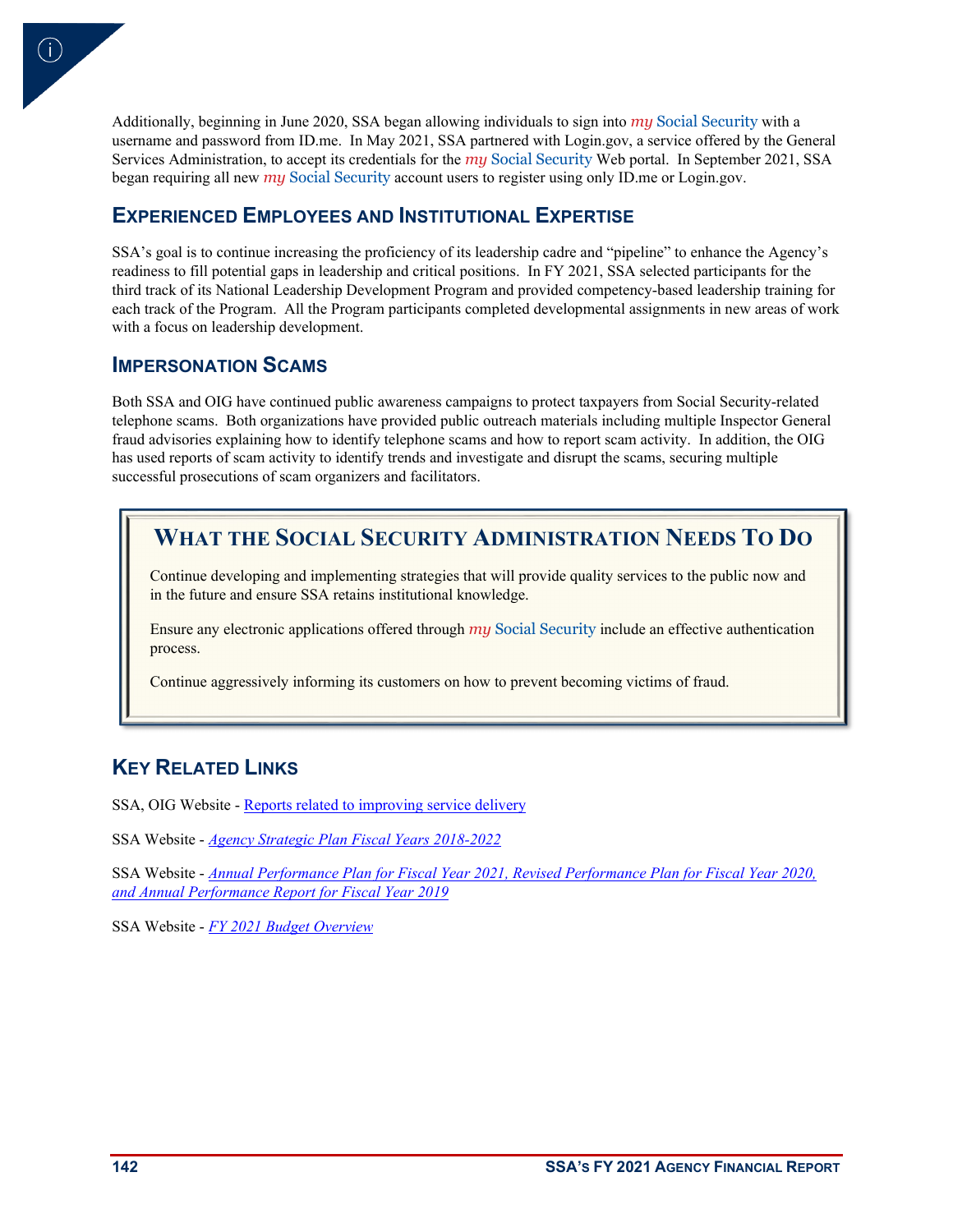

# **PROTECT THE CONFIDENTIALITY, INTEGRITY, AND AVAILABILITY OF THE SOCIAL SECURITY ADMINISTRATION'S INFORMATION SYSTEMS AND DATA**

**SSA must ensure its information systems are secure and sensitive data are protected.**

# **WHY IS THIS A CHALLENGE?**

SSA's information technology (IT) supports every aspect of SSA's mission, whether it is serving the public during in-person interviews or online, routing millions of telephone calls on its 800-number, or posting millions of earner wage reports annually. Disruptions to the integrity or availability of its information systems would dramatically affect SSA's ability to serve the public and meet its mission. Also, SSA's systems contain personally identifiable information, such as SSNs, which, if not protected, could be misused by identity thieves.

#### **INFORMATION SECURITY**

SSA continues expanding its online services to improve customer service and developing systems, and it is imperative that SSA have a robust information security program. In its most recent [report](https://oig.ssa.gov/audit-reports/2021-10-22-the-social-security-administrations-information-security-program-and-practices-for-fiscal-year-2021/) for the *Federal Information Security Modernization Act of 2014* (Pub. L. No. 113-283), Grant Thornton LLP determined that SSA had established an Agency-wide information security program. However, Grant Thornton LLP identified a number of deficiencies in SSA's information security program that could limit its ability to protect the confidentiality, integrity, and availability of SSA's information systems and data.

Because of weaknesses identified, Grant Thornton LLP concluded SSA's overall security program was "Not Effective." To address the weaknesses, Grant Thornton LLP recommended that SSA strengthen its information security risk management framework; enhance IT oversight and governance to address these weaknesses; and adhere to its information security policies, procedures, and controls.

#### **SOCIAL SECURITY NUMBER PROTECTION AND EARNINGS ACCURACY**

The SSN is relied on as an identifier and is valuable as an illegal commodity. Accordingly, the information SSA houses on every numberholder is desirable to would-be hackers and identity thieves. Protecting the SSN and properly posting the wages reported under it are critical to ensuring SSN integrity and eligible individuals receive the full benefits due them.

Accuracy in recording numberholder information is critical because SSA and other agencies rely on that information to verify employment eligibility, ensure wage reports are processed, and terminate payments to deceased beneficiaries. Accuracy in recording workers' earnings is critical because SSA calculates benefit payments based on an individual's earnings over his/her lifetime. As such, properly assigning SSNs only to those individuals authorized to obtain them, protecting SSN information once SSA assigns the numbers, ensuring numberholder information is complete in its systems, and accurately posting earnings reported under SSNs are critical.

A specific challenge to ensuring accurate earnings postings is employers that report earnings information incorrectly so SSA cannot match the reported earnings to individuals in its records. The Earnings Suspense File is the record of wage reports on which wage earners' names and SSNs fail to match SSA's records. The Earnings Suspense File has accumulated \$1.9 trillion in wages and over 388 million wage items for Tax Years 1937 through 2020.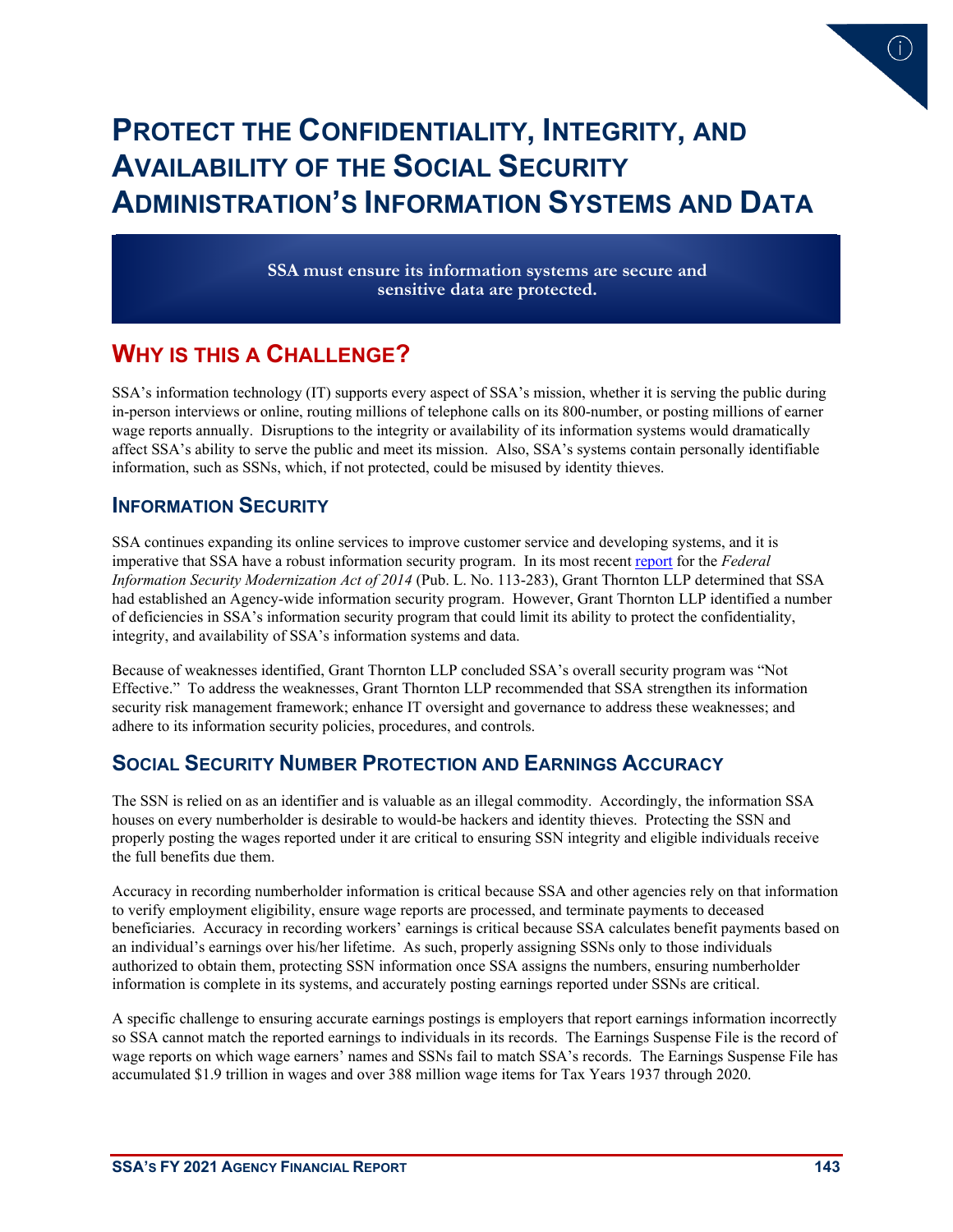# **WHAT PROGRESS HAS THE SOCIAL SECURITY ADMINISTRATION MADE?**

### **INFORMATION SECURITY**

 $\vert$ i)

SSA acknowledges it must be mindful of potential cyber-threats and remain committed to protecting privacy and security. SSA's *Cybersecurity Strategic Plan 2019–2022* focuses on how it will safeguard and protect against IT and cyber-security threats by continuing to mature its cyber-security program. The *Plan* defines strategic goals and priorities and includes strategies and initiatives to address IT and cyber-security challenges. The Agency's recent accomplishments and initiatives strengthened its identity verification processes. The accomplishments include:

- decommissioning its legacy remote registration process in December 2020. SSA now requires physical or electronic address verification for all remotely issued credentials;
- implementation of bot detection software in May 2021, which prevents scalable attacks on the registration process; and
- a partnership with Login.gov, a service offered by the General Services Administration, to accept their credentials for the *my* Social Security portal which began in May 2021.

In FY 2021, SSA established the Information Systems Security Officer program to provide oversight of IT security compliance. As part of the program, SSA hired and trained 24 information systems security officers, assigning one security officer to each regional and Deputy Commissioner-level office.

#### **SOCIAL SECURITY NUMBER PROTECTION AND EARNINGS ACCURACY**

SSA has taken steps to reduce the Earnings Suspense File's size and growth. The Agency allows employers to verify the names and SSNs of their employees using the Agency's SSN Verification Service, an online verification program, before reporting wages to SSA. In FY 2021, employers verified over 170 million SSNs using the SSN Verification Service over 170 million times.

SSA supports the Department of Homeland Security's E-Verify program, which assists employers in verifying the employment eligibility of newly hired employees. Through the second quarter of FY 2021, the Department of Homeland Security reported it processed 18.6 million E-Verify cases, of which approximately 273,000 (1.45 percent) received a "not authorized to work" response.

# **WHAT THE SOCIAL SECURITY ADMINISTRATION NEEDS TO DO**

Address the deficiencies Grant Thornton LLP identified to improve SSA's ability to protect the confidentiality, integrity, and availability of SSA's information systems and data.

Ensure the electronic services SSA provides are secure and comply with Federal security requirements.

Continue to be vigilant in protecting SSNs.

Improve wage reporting by informing employers about potential SSN misuse cases, identifying and resolving employer reporting problems, re-examining the validity and integrity checks used to prevent suspicious W-2s from being posted, and encouraging greater use of SSA's employee verification programs.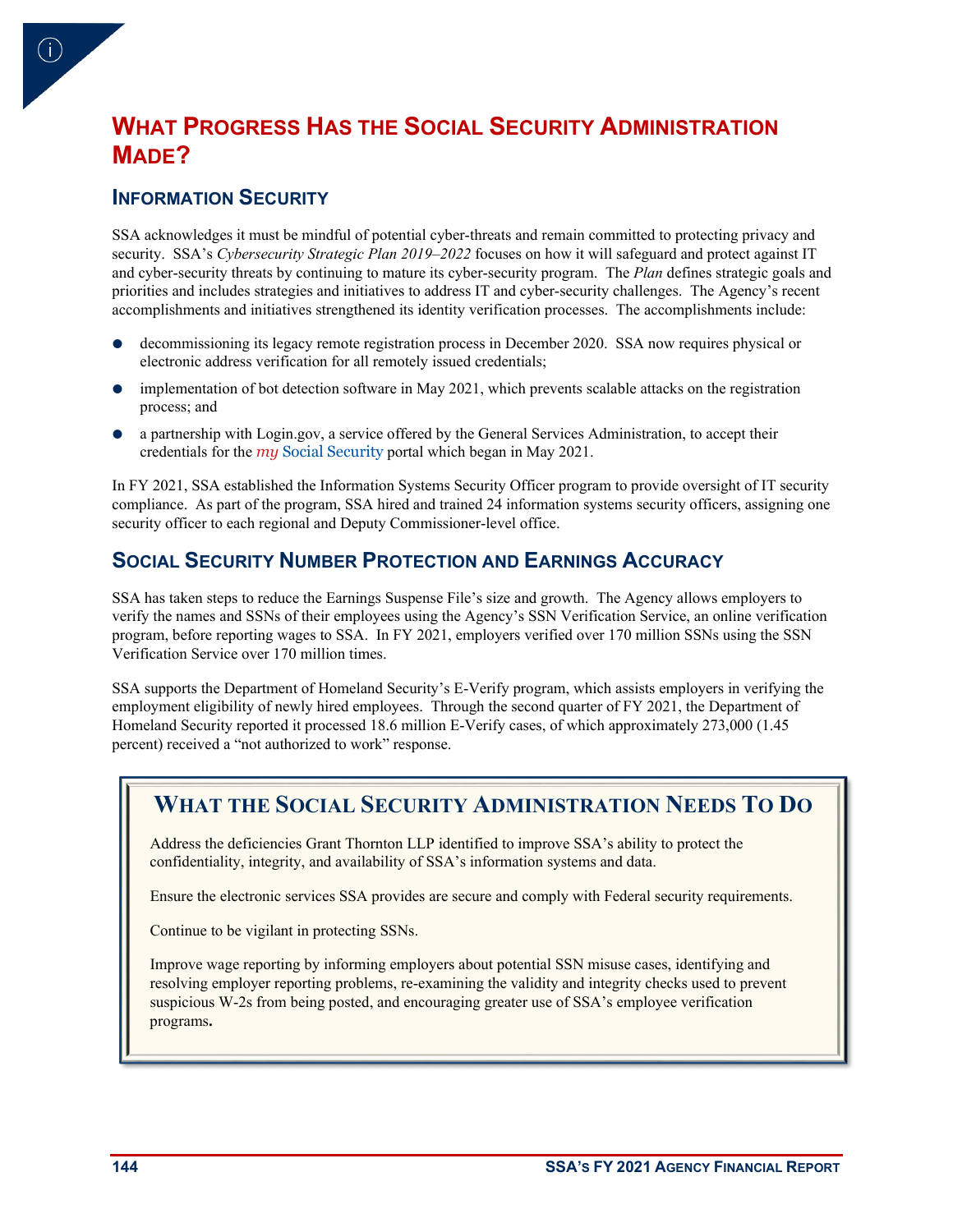

### **KEY RELATED LINKS**

SSA, OIG Website [- Reports related to protecting the confidentiality, integrity, and availability of SSA's](https://oig.ssa.gov/audit-reports/protect-cia-of-information-systems/)  [information systems and data](https://oig.ssa.gov/audit-reports/protect-cia-of-information-systems/)

SSA, OIG Website [- The Social Security Administration's Information Technology Security Program and Practices](https://oig.ssa.gov/assets/uploads/a-14-20-50958summary.pdf)  [for Fiscal Year 2021](https://oig.ssa.gov/assets/uploads/a-14-20-50958summary.pdf)

National Institute of Standards and Technology Website - [Special Publication 800-63-3,](https://pages.nist.gov/800-63-3/sp800-63-3.html) *Digital Identity Guidelines*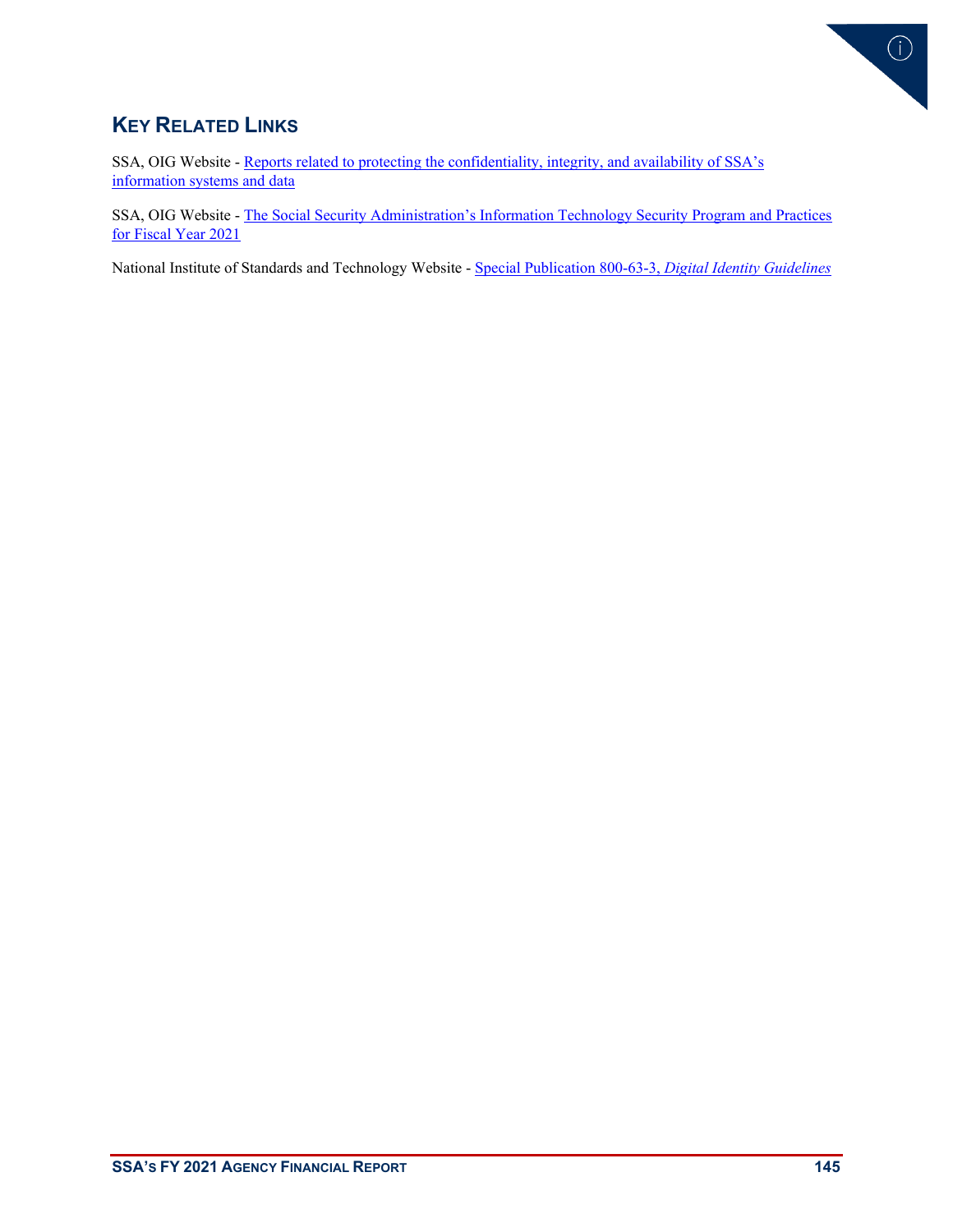# **MODERNIZE INFORMATION TECHNOLOGY**

**SSA must continue to modernize its IT to accomplish its mission despite budget and resource constraints.**

### **WHY IS THIS A CHALLENGE?**

 $\Gamma$ 

SSA relies on its IT infrastructure to serve the public and safeguard SSA programs. However, its significantly aging IT infrastructure is increasingly difficult and expensive to maintain, and it is harder to integrate new technologies and security tools with some legacy systems. SSA continues relying on outdated applications and technologies to process its core workloads (for example, retirement, and disability claims), and knowledge of its dated applications and legacy infrastructure will diminish as developers retire.

#### **INFORMATION TECHNOLOGY INFRASTRUCTURE MODERNIZATION**

SSA must maintain its legacy systems while, in parallel, developing modern replacements to keep pace with increasing workloads. The Agency had taken an incremental approach to IT modernization by replacing systems' components rather than whole systems. However, in its 2017 *IT Modernization Plan*, SSA acknowledged that this approach had not worked and committed to invest \$691 million through FY 2022 in transformational initiatives and infrastructure.

In 2020, SSA updated its *IT Modernization Plan* by expanding the scope to include additional investments in direct service delivery. Under the revised scope, the Agency expects to spend \$863 million on IT modernization through FY 2022, while using much of its IT funding—nearly \$2 billion in FY 2021—to operate and maintain existing systems. Finally, although SSA has a multi-year modernization plan that focuses on improving customer services, it does not have comprehensive plans to address updating, replacing, or retiring all its legacy systems. Specifically, modernization targets indicated that many legacy systems will not be modernized by FY 2022.

#### **INFORMATION TECHNOLOGY INVESTMENT PROCESS**

SSA prioritizes and selects IT investments to support its strategic plans and goals through its IT Investment Process, which establishes procedures for new IT investment selections; implementation of the investments and maintenance; and operations of current and future investments. Although SSA verified and compared costs, functionality impact, and other areas in its post-implementation review reports, it could not quantify the benefits or calculate the return on investment for all the projects covered by those reports.

# **WHAT PROGRESS HAS THE SOCIAL SECURITY ADMINISTRATION MADE?**

#### **INFORMATION TECHNOLOGY INFRASTRUCTURE MODERNIZATION**

In July 2020, SSA updated its *IT Modernization Plan* to focus more on customer service issues. This multi-year modernization effort is fundamental to the overall ability to improve service to the public. SSA's Chief Information Officer acknowledged SSA must undertake a larger, multi-year effort.

#### **INFORMATION TECHNOLOGY INVESTMENT PROCESS**

In FY 2020, SSA began the Information Technology Investment Governance Refresh, which is an effort to refresh enterprise-wide investment management processes and improve SSA's ability to measure and realize value.